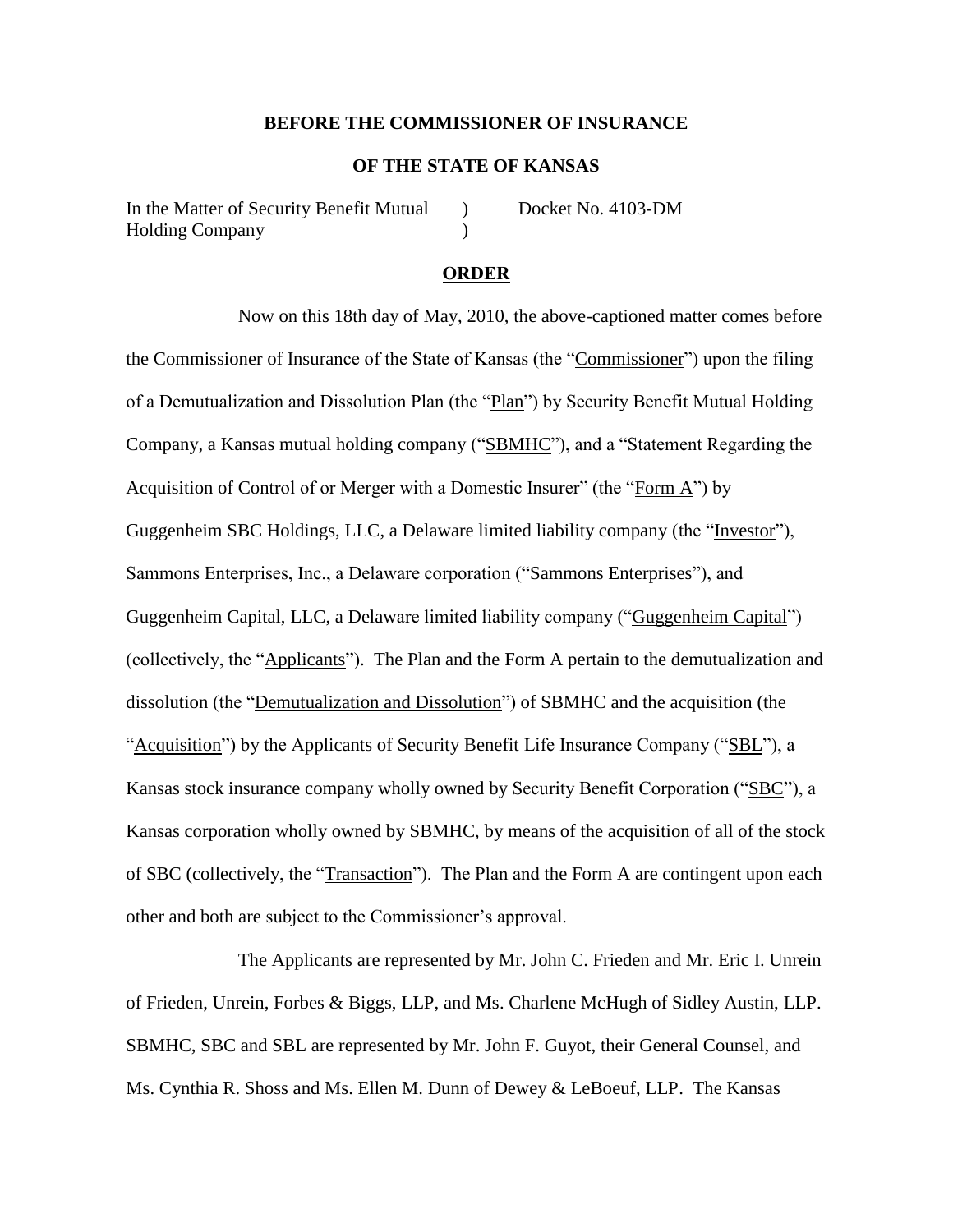Insurance Department (the "Department") is represented by Mr. Zachary Anshutz, its Assistant General Counsel. Also appearing for the Department is Mr. Daniel Watkins of the Law Offices of Daniel Watkins and Mr. Robert Sullivan of Polsinelli Shughart PC ("Polsinelli Shughart").

This Order shall be effective upon service and shall become final, subject to any conditions herein, upon the expiration of fifteen days from the date of service. Pursuant to the authority granted to the Commissioner under K.S.A. §§ 40-3301 *et seq*. (the "Insurance Holding Companies Act") and K.S.A. §§ 40-4001 *et seq*. (the "Mutual Conversion Act"), and in accordance with the Kansas Administrative Procedure Act, K.S.A. §§ 77-501 *et seq.*, the Commissioner hereby asserts the following Declaration of Public Interest and Policy, Findings of Fact and Conclusions of Law and Order:

### **DECLARATION OF PUBLIC INTEREST AND POLICY**

The Commissioner finds and declares that, in accordance with the Insurance Holding Companies Act and the Mutual Conversion Act, it is consistent with the public interest and the interest of policyholders and members of mutual holding companies to permit mutual holding companies to demutualize and dissolve, and control of their insurance subsidiaries to be acquired, in order to, among other reasons including those set forth in K.S.A. § 40-3301:

- (a) enhance the capital of such insurers to better assure that their obligations to policyholders will continue to be met;
- (b) improve the financial position of such insurers to allow them to mitigate any capital and regulatory concerns; and
- (c) better enable such insurers to respond to the changing conditions of the economic environment so that they continue to be able to operate and compete effectively.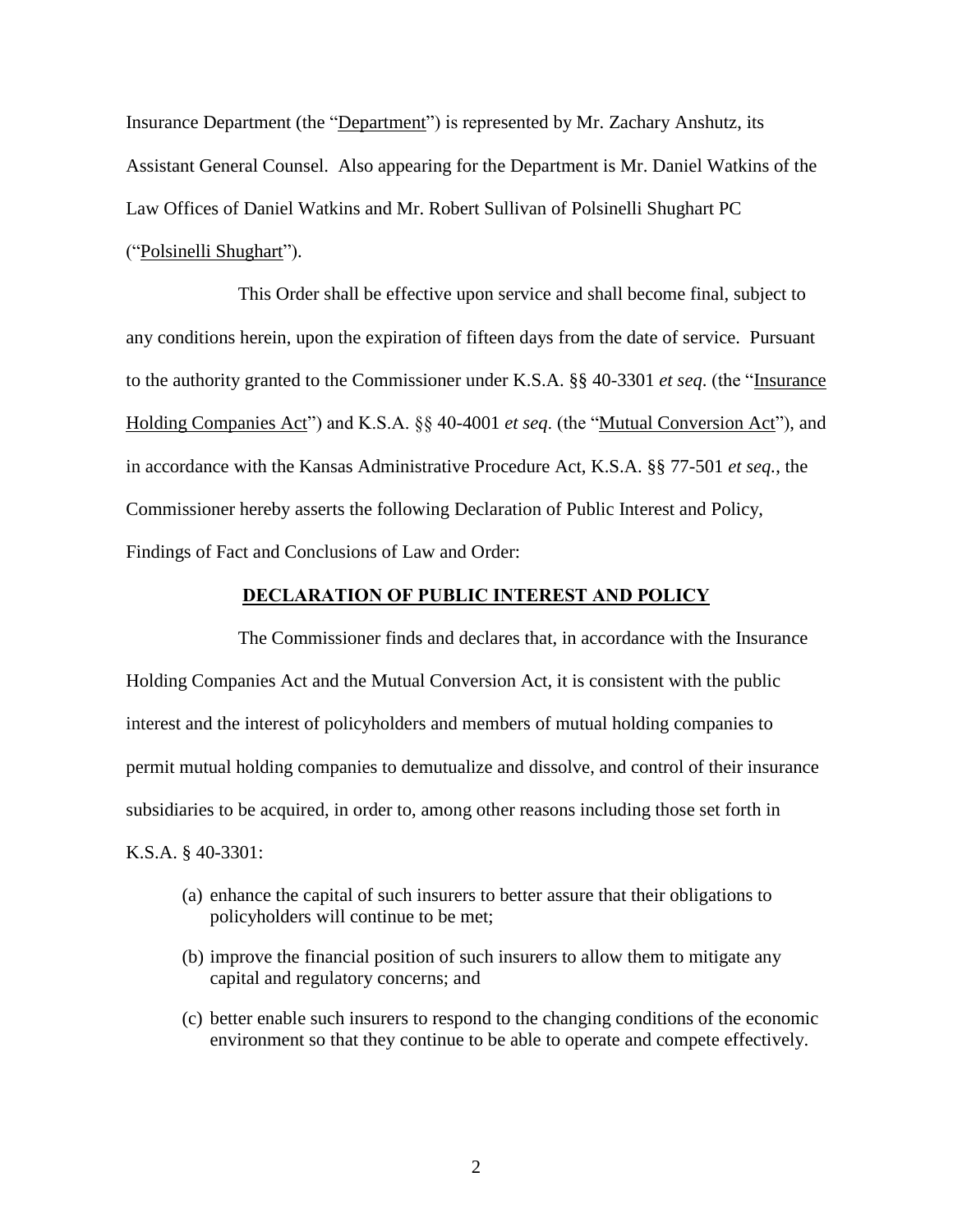#### **FINDINGS OF FACT AND CONCLUSIONS OF LAW**

The Findings of Fact and Conclusions of Law stated herein are based upon the statements made in the Plan and the Form A and accompanying documents and testimony under oath, and provided to the Department pursuant to K.S.A. §§ 40-3301 and 40-3304 of the Insurance Holding Companies Act, §§ 40-4001 and 40-4003a(c)(5) of the Mutual Conversion Act, and K.A.R. § 40-1-28, including exhibits and testimony provided at or for the public comment meeting held by the Commissioner on April 28, 2010 (the "Public Comment Meeting"), and the public evidentiary hearing held by the Commissioner on May 5, 2010 (the "Evidentiary Hearing").

1. The purpose of the filing of the Form A is to seek authority from the Commissioner for the Acquisition of SBL through the acquisition of SBC by the Applicants. The Applicants filed the Form A with the Department on March 11, 2010. The Form A was amended on April 29, 2010, by the filing with the Department of the First Amendment and Supplement to the Form A. The terms and conditions of the Acquisition are more fully set forth in the Form A, as amended, and the exhibits thereto.

2. The purpose of the filing of the Plan is to seek authority from the Commissioner for the Demutualization and Dissolution of SBMHC. The Board of Directors of SBMHC unanimously adopted the Plan on March 2, 2010, and SBMHC submitted the Plan to the Commissioner for comment on March 3, 2010. The Board of Directors of SBMHC approved an amended Plan reflecting the Commissioner's comments on March 30, 2010, and submitted the amended Plan to the Commissioner for approval on March 31, 2010. The terms and conditions of the Plan are more fully set forth therein.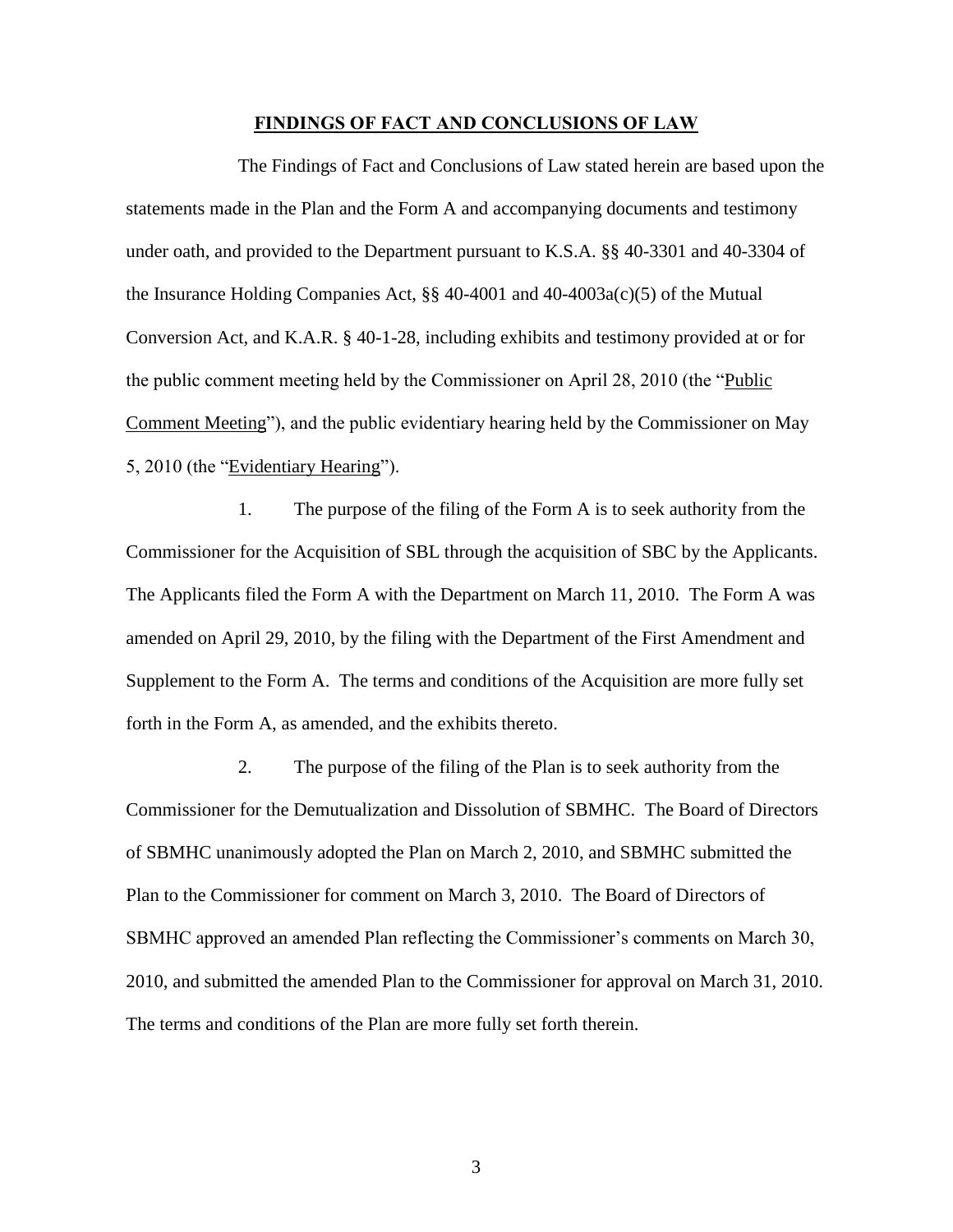## **I. PARTIES**

 $\overline{a}$ 

## **A. Security Benefit<sup>1</sup>**

3. SBMHC is a Kansas mutual holding company headquartered in Topeka, Kansas. SBMHC is the direct parent of SBC, a Kansas corporation. SBC functions as an intermediate stock holding company.

4. SBC directly or indirectly owns all of the issued and outstanding capital stock or ownership interests of a number of operating companies, principally SBL; First Security Benefit Life Insurance and Annuity Company of New York, SBL's New York affiliate; se<sup>2</sup>, a Kansas corporation principally engaged in the business of providing third party administration services to other insurance companies with respect to their life and annuity policies; and Rydex Holdings, LLC ("Rydex"), Security Global Investors, LLC (" $SGI$ "), and Security Investors, LLC (" $SI$ "), which entities conduct the asset management businesses of SBC (together, including their subsidiaries, the "Asset Management Businesses").

5. SBL was formed in 1892 as a fraternal benefit society and was converted to a mutual life insurance and annuity company on January 2, 1950. SBMHC's current corporate structure was formed in conjunction with the conversion of SBL from a mutual insurance company to a stock insurance company in a mutual holding company structure in 1998. As a result of this conversion, SBC was formed as an intermediate stock holding company, wholly owned by SBMHC. SBL is wholly owned by SBC.

6. SBMHC, like all mutual holding companies, is not a stock company and has members rather than shareholders. SBMHC's members generally are the current policyholders of SBL. By statute, a mutual holding company must retain at least 51% of the

 $<sup>1</sup>$  Together, SBMHC, SBC, SBL, and their affiliates are referred to as "Security Benefit."</sup>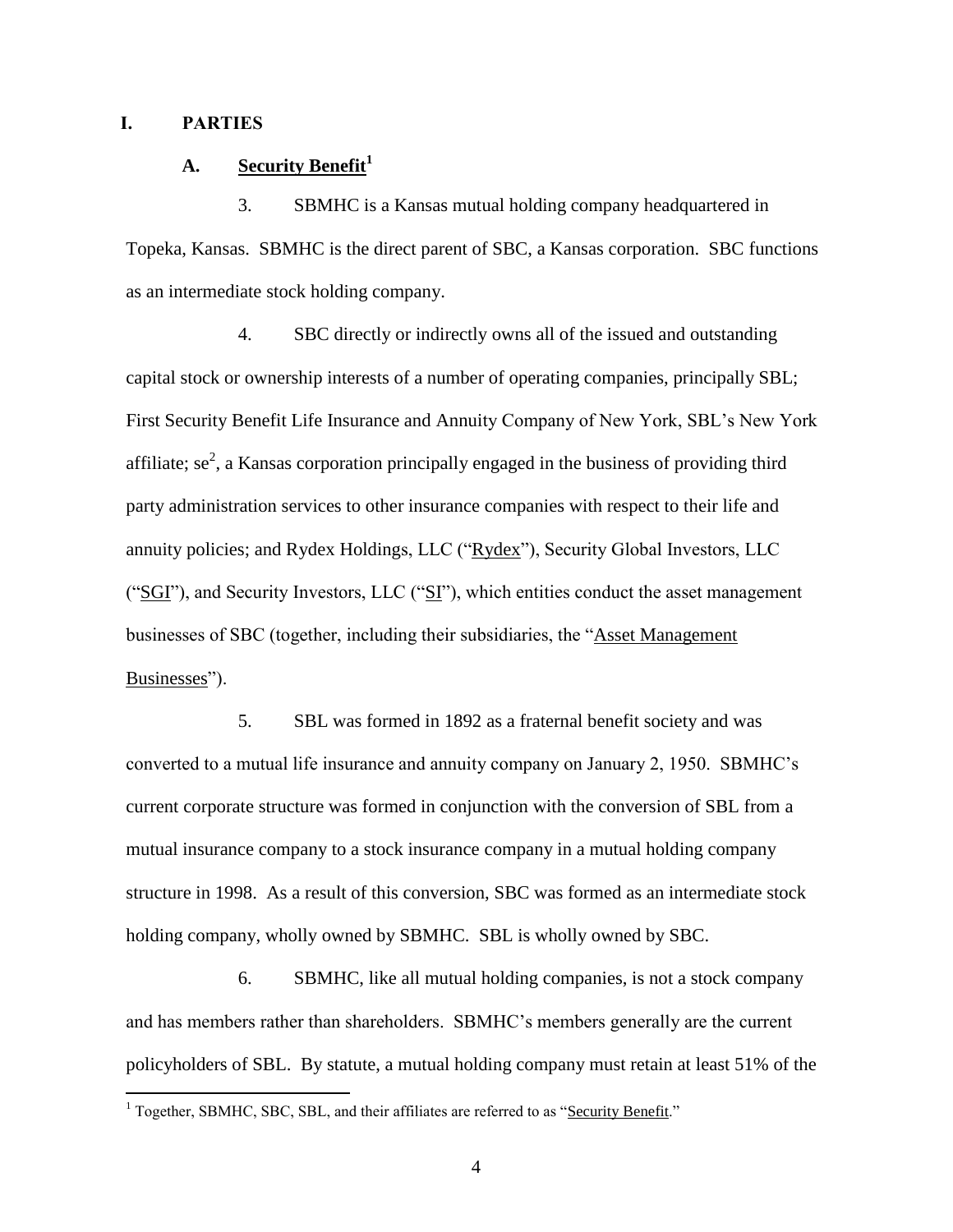voting rights of the stock holding company, *i.e.*, SBC, which wholly owns the converted insurer, *i.e.*, SBL, after conversion to a mutual holding company structure with an intermediate holding company. Members are vested with certain limited rights ("Membership Interests"), such as the right to elect directors and to vote on major transactions and the right to receive consideration in the event of a demutualization and dissolution of the mutual holding company.

#### **B. The Applicants**

7. The Investor is a Delaware limited liability company formed in February 2010 in contemplation of the proposed Acquisition. The Investor's sole member is a passive investor, Eldridge Investors, LLC. The Investor's sole manager is Guggenheim Knights of Security, LLC ("Guggenheim Knights").

8. Pursuant to the limited liability company agreement (the "LLC Agreement") governing the Investor, Guggenheim Knights may be removed or discharged as manager only if a court of competent jurisdiction has issued a final decision, judgment or order that it has acted with actual fraud or in bad faith or was grossly negligent or engaged in willful misconduct, in each case with respect to the Investor. For so long as Guggenheim Knights is the manager of the Investor pursuant to such LLC Agreement, it will remain fully responsible for managing the business operations of the Investor.

9. Guggenheim Partners, LLC ("Guggenheim Partners") is the 100% owner and sole managing member of Guggenheim Knights. As such, Guggenheim Partners will be fully responsible, indirectly, for controlling the management of the business operations of the Investor.

10. Guggenheim Partners is 100% owned by Guggenheim Capital, a privately-held diversified financial services firm headquartered in the United States.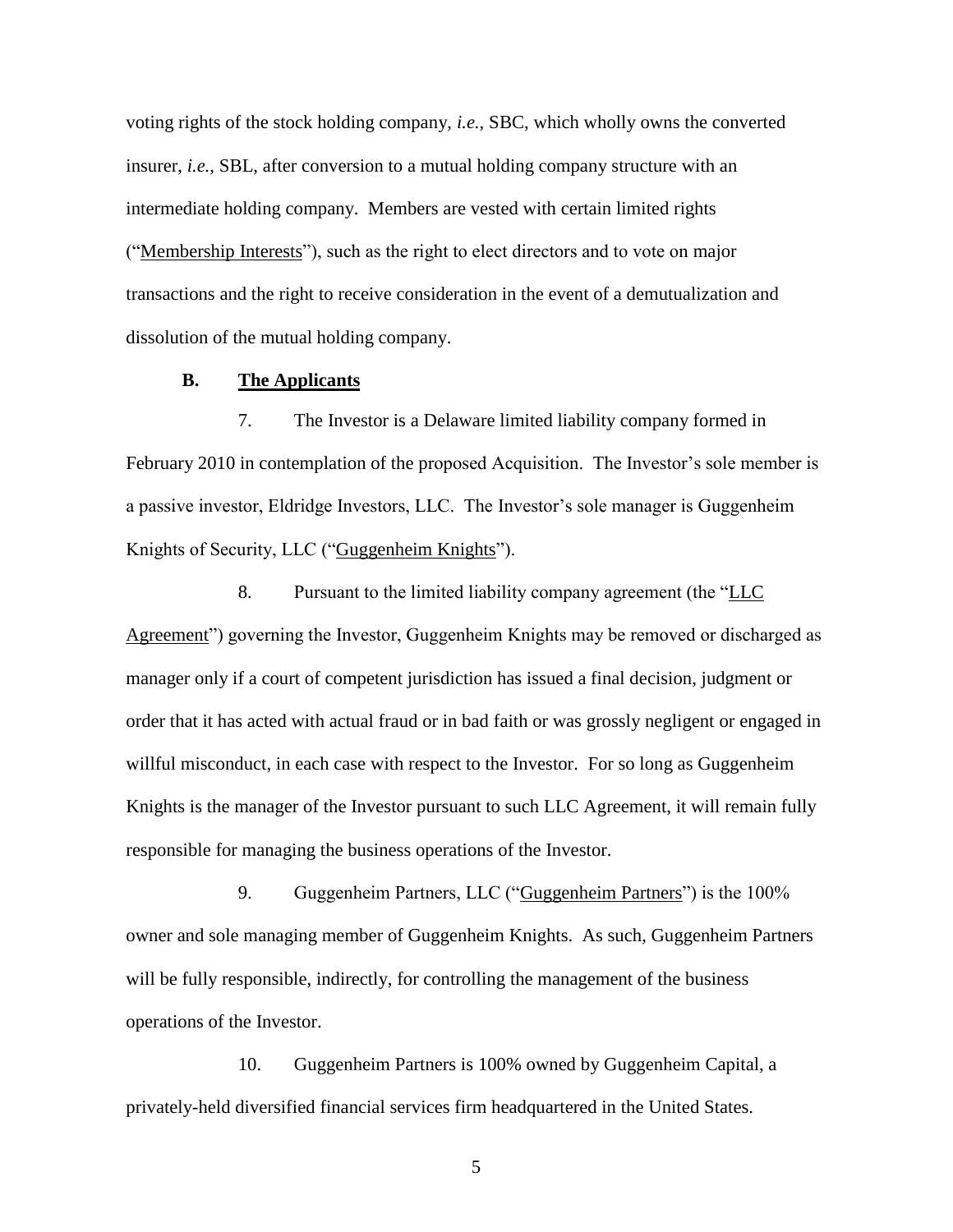Guggenheim Capital provides investment management products and services, investment advisory services, insurance and capital markets services, and has more than 1000 employees. Guggenheim Capital's strategy is to build and grow a highly valued global financial services firm. Guggenheim Capital has executed this strategy by acquiring and building new businesses and providing them with the resources to grow into profitable and valuable enterprises. The firm identifies and partners with business managers who are entrepreneurial, experts in their fields, and who have a proven track record of success in other ventures, and provides these businesses with branding and marketing support, core operating infrastructure services, and financial capital. Guggenheim Capital has offices in cities around the globe, including New York, Chicago, Los Angeles, Miami, Boston, Philadelphia, St. Louis, Houston, London, Dublin, Geneva, Hong Kong, Singapore, Mumbai, and Dubai.

11. Sammons Enterprises, a diversified holding company organized under the laws of Delaware, holds an ownership interest in Guggenheim Capital as an investment: Sammons is an indirect owner of SAGE Assets, Inc., which, as of January 31, 2010, owned 58,099,228 of the common units of (and 38.227% of the voting membership interests in) Guggenheim Capital. Among other companies, Sammons Enterprises indirectly owns Midland National Life Insurance Company, North American Company for Life and Health Insurance, SFG Reinsurance Company, and Guggenheim Life and Annuity Company.

#### **II. THE TRANSACTION**

#### **A. Background**

12. SBL's capital and surplus position deteriorated significantly in 2008 and 2009 as a result of, among other things, realized and unrealized losses on collateralized debt obligations and other investments. These losses, when combined with the impacts of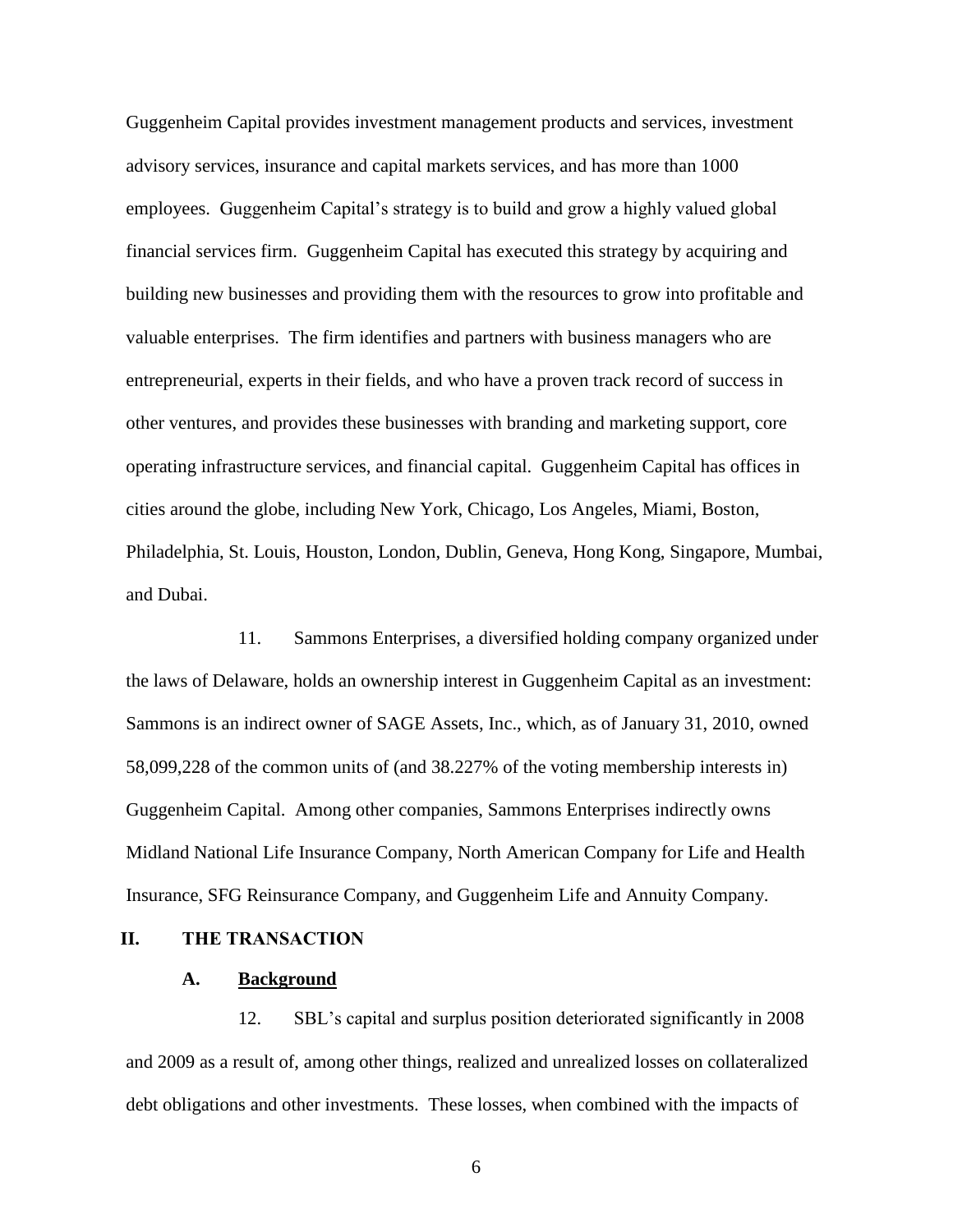lower equity markets on revenues and reserve requirements, resulted in a decline of more than 50% in SBL's capital and surplus since the middle of 2008, and more than half of SBL's stated statutory surplus as of September 30, 2009, was in the form of surplus notes.

13. In addition, SBL's variable annuity separate account business experienced declines during the same period due to equity market volatility. Net income, determined both on a Generally Accepted Accounting Principles ("GAAP") basis and on a statutory accounting basis, also decreased in recent years, culminating in significant operating losses in 2008.

14. In February 2009, SBL's financial strength rating was downgraded by Standard & Poor's ("S&P") to BB from BBB+ due, in part, to SBL's decline in capital and surplus in 2008. Management of SBMHC, SBC, and SBL were concerned that SBL could be further downgraded if substantial capital was not raised to cushion against further possible financial adversities. SBMHC's Board of Directors determined that, if SBL did not receive a significant capital infusion, taking into account the then expected financial implications of regulatory requirements and in light of the then-expected financial condition of SBL and its affiliates, SBMHC would be unable to ensure that the Commissioner would not take regulatory action.

15. Prior to entering into the Transaction, the Board of Directors of SBMHC considered, and management pursued, a variety of strategic alternatives aimed at (*i*) assuring that SBL's obligations to its policyholders would continue to be met, (*ii*) raising significant amounts of new capital, (*iii*) increasing liquidity and risk-based capital at SBL and (*iv*) obtaining an investment grade financial strength rating from the rating agencies. Beginning in mid-2008, SBC worked with four investment banking firms, which collectively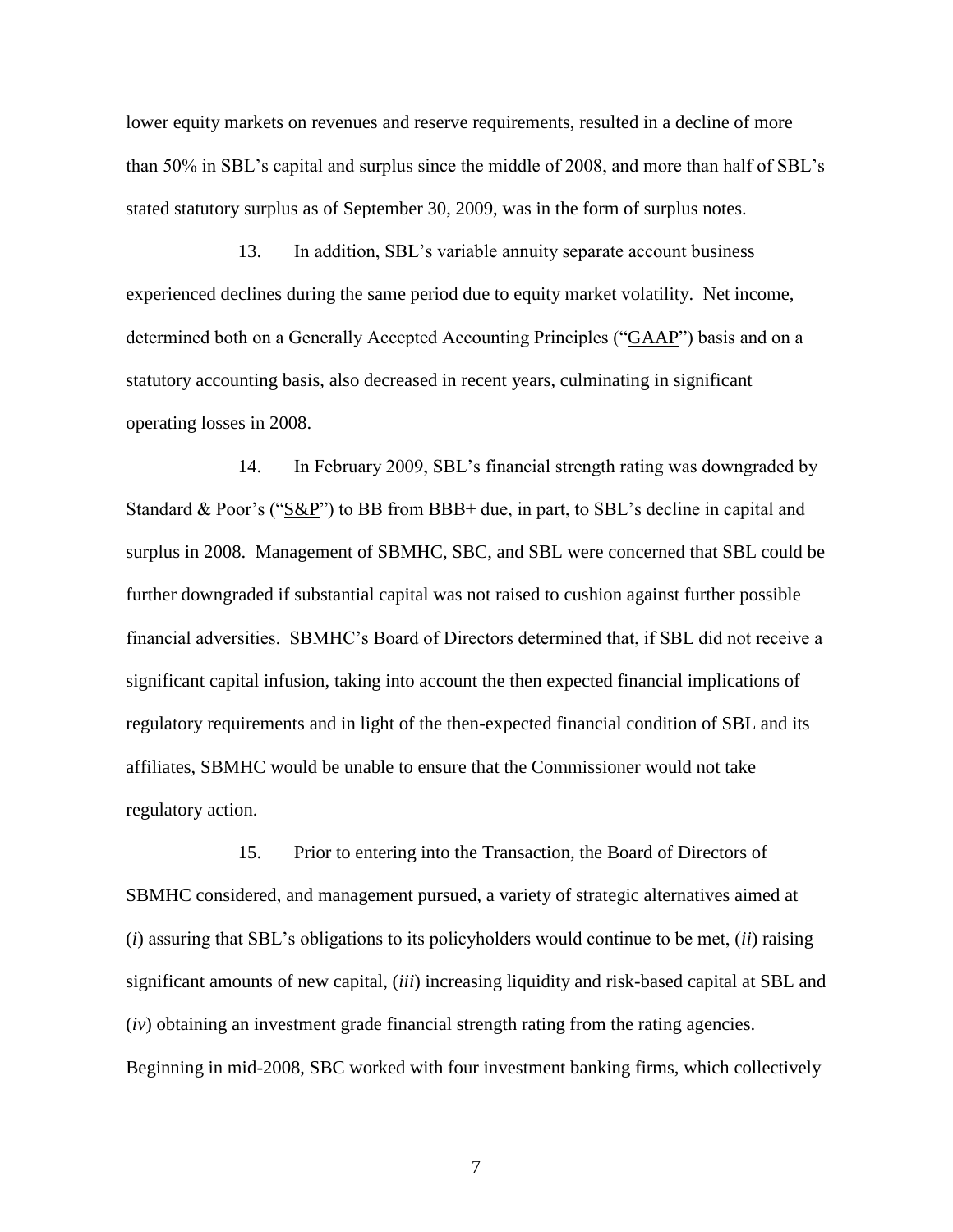and serially ran competitive processes that solicited bidders for various types of transaction structures, sales, and strategic combinations, each with the goal of stabilizing SBL, creating a capital cushion against possible future adverse developments, and possibly positioning Security Benefit to take advantage of opportunities due to market dislocations. Throughout these processes, more than sixty institutions were contacted, several more than once.

16. The SBMHC Board of Directors ultimately concluded that the Transaction is the most viable option and that it is in the best interests of SBMHC, SBL, SBL's policyholders, and SBMHC's members. The Board of Directors concluded that the Transaction will provide SBL with an improved financial condition that will allow SBL to mitigate current financial and regulatory concerns, and that the Transaction will therefore provide greater assurance that SBL will fulfill its obligations to policyholders.

### **B. Structure and Purpose of the Transaction**

17. The Transaction is expected to (*i*) result in a total capital infusion of approximately \$350 million into SBL, (*ii*) substantially increase SBL's financial strength for policyholders, and (*iii*) significantly improve SBL's capital and liquidity.

18. On February 15, 2010, SBMHC, SBC, and the Investor entered into a purchase and sale agreement providing for the Acquisition (the "Purchase and Sale Agreement"). Section 7.01 of the Purchase and Sale Agreement sets forth the situations in which the parties may terminate the Transaction, and Section 7.02 of the Purchase and Sale Agreement sets forth some of the consequences of termination. In certain circumstances described in Section 7.02, the Investor may elect that SBC either *(i)* pay it an amount in cash equal to \$10 million as a termination fee or *(ii)* issue to the Investor penny warrants exercisable at any time for between 9.9% and 19.9% of SBC's outstanding shares of common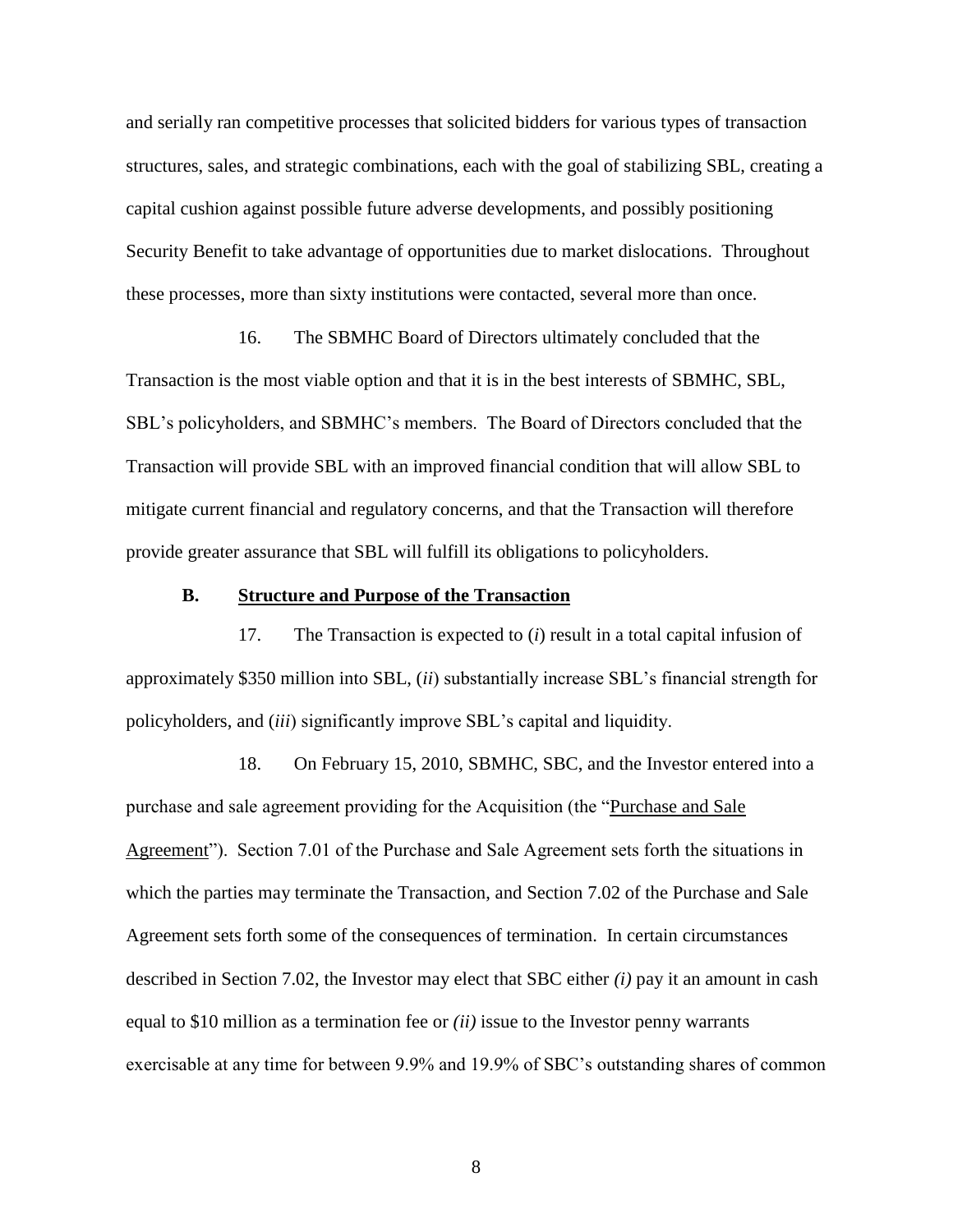stock, subject to regulatory approval, which is also being sought at this time by the Applicants pursuant to the Form A, as amended.

19. On February 25, 2010, pursuant to a loan agreement (the "Loan Agreement") and related agreements, the Investor loaned SBC \$175 million in exchange for a secured note (the "Secured Note") and SBC contributed the proceeds as capital to SBL. The Secured Note has an aggregate principal amount of \$175 million and is secured by a first priority lien on all of the equity interests of each of SBC's Asset Management Businesses, namely Rydex, SGI and SI, in addition to a first priority lien on the capital stock of  $se^2$ . Each of Rydex, SGI, SI and se<sup>2</sup> guaranteed the Secured Note, and SGI, SI and se<sup>2</sup> secured those guarantees with a first priority lien on their respective assets. The loan to SBC and interest thereon will convert to equity at the closing of the Acquisition, at which time the Secured Note and all the guarantees and security interests that secure the Secured Note will immediately and automatically terminate.

20. An additional approximately \$205 million, less the Investor's transaction expenses, will be contributed by the Investor to SBC upon the closing of the Transaction. These proceeds, after deduction by SBC to pay its and SBMHC's transaction expenses, will be contributed as capital to SBL. The additional contribution to SBL will be approximately \$175 million. Accordingly, upon consummation of the Transaction, SBL will have received approximately \$350 million in additional capital.

21. Pursuant to SBMHC's proposed Plan, SBMHC will demutualize and dissolve. Also, in connection with the Plan, SBMHC will sell to the Investor all of the outstanding stock of SBC. SBC will continue to own all of the stock of SBL and the other subsidiaries it currently owns.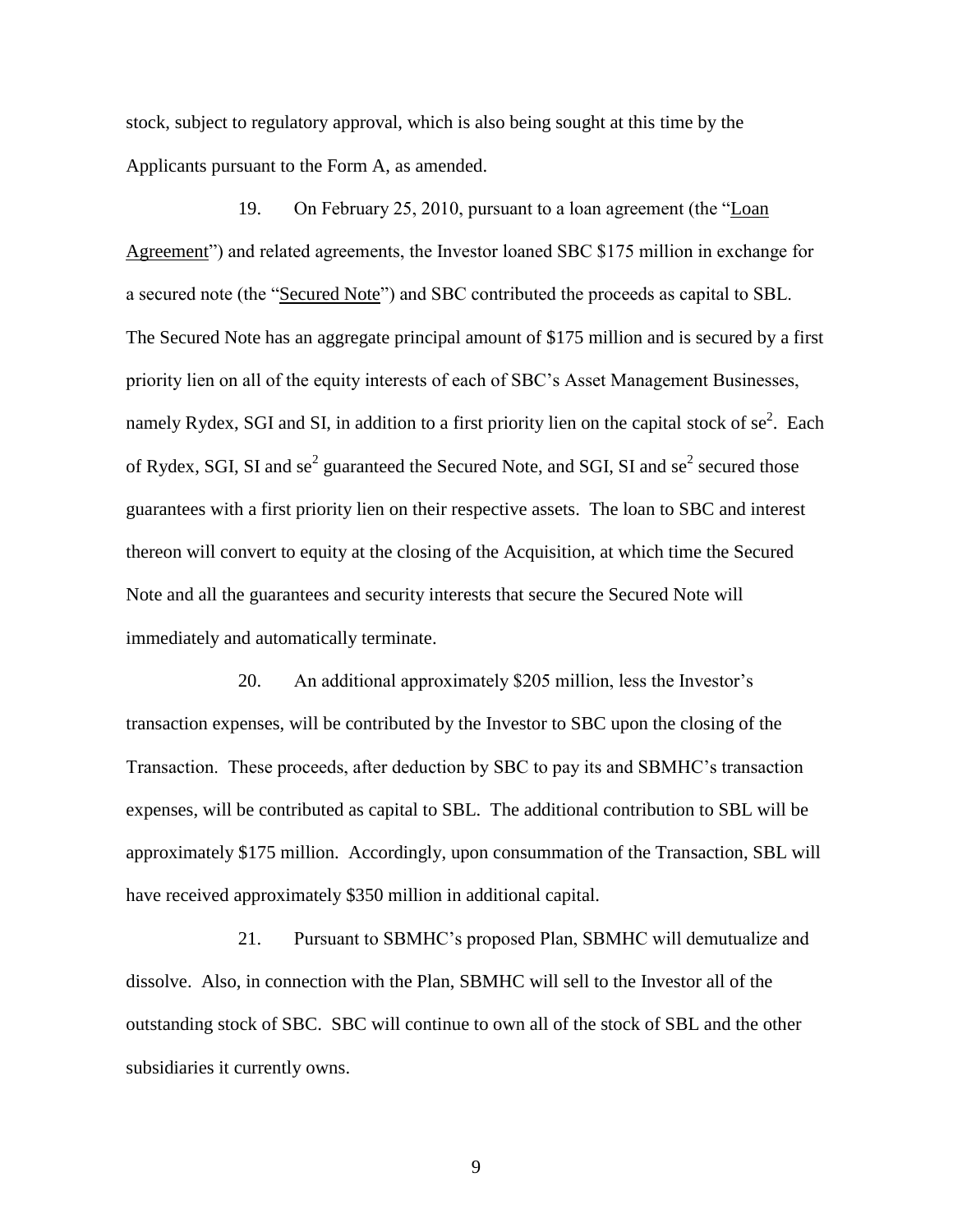22. Consummation of the Transaction will increase the capital and creditworthiness of SBL. It will not increase premiums or contributions, or diminish the benefits, values, guarantees of, or dividends on, existing policies. Policies eligible to receive dividends or excess interest will continue to be so eligible (although, as always, policy dividends and excess interest are not guaranteed and may vary from year to year).

23. In addition to improving the capital and creditworthiness of SBL, the Demutualization and Dissolution and subsequent Acquisition will provide eligible members of SBMHC with compensation, subject to the satisfaction of certain conditions, upon the extinguishment of their otherwise illiquid Membership Interests.

24. Upon the announcement of the Transaction on February 16, 2010, S&P improved the financial strength rating of SBL, first to BB, credit watch positive (from credit watch negative), and then on February 26, 2010, to BB+, credit watch positive following SBC's contribution of the \$175 million loan proceeds from the Investor to SBL as capital. S&P has indicated that it could upgrade SBL to as high as BBB+ upon the closing of the Transaction, but that it could lower SBL's ratings, most likely to BB-, if the Transaction is not completed.

25. If the Transaction is not consummated, SBL's liquidity, financial condition and business could be materially adversely affected. Among other things: SBL would not receive the approximately \$175 million of additional capital that the Transaction would provide; SBC would be obligated to repay the Investor the outstanding amount of principal and interest on the Secured Note; and SBL might (and in some circumstances likely would) need to write down the intercompany promissory notes and loan and pledge agreement between SBL, as lender, and SBC, as borrower, and increase reserves, which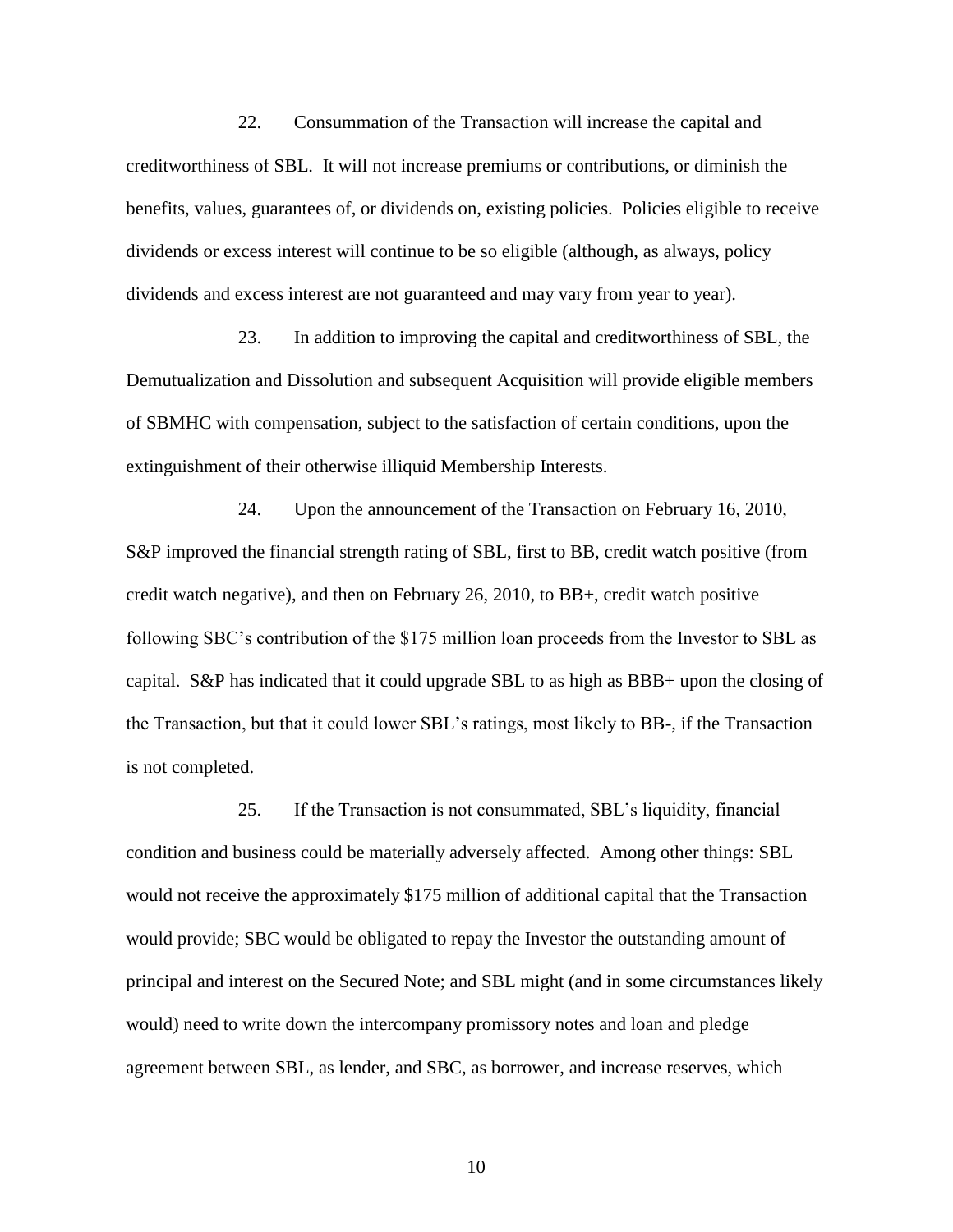would result in a reduction in admissible deferred tax assets, all of which would reduce SBL's capital. If the Transaction is not consummated, Security Benefit would attempt to enter into an alternative transaction that would provide SBL with the capital needed to manage its business, in addition to pursuing a Contingent Asset Management Purchase and Sale transaction (discussed in paragraph 36 below).

## **C. Allocation of Member Consideration**

26. In connection with the Demutualization and Dissolution, all Membership Interests in SBMHC will be extinguished.

27. Member consideration distributable to eligible members will be in the form of cash or "policy credits," which operate as an increase in cash value, account value, dividend accumulations or benefit payments, as appropriate, depending on the policy.

28. Eligible members are owners of eligible SBL policies, as defined in the Plan, that were in force as of the close of business on March 2, 2010, the date as of which the SBMHC Board of Directors adopted the Plan.

29. The eligible members who will receive policy credits rather than cash are those who hold eligible policies that are tax-qualified contracts not held in trust and in force on the date the member consideration is distributed. Other eligible members will receive cash.

30. SBMHC and SBL have requested rulings from the Internal Revenue Service confirming that the crediting of policy credits will not result in adverse tax consequences for tax-qualified contracts (the "IRS Rulings"). SBMHC and SBL have applied to the Department of Labor for an exemption from the restrictions under the Employee Retirement Income Security Act ("ERISA") and certain sanctions with respect to the receipt of cash or policy credits by a member that has an employee benefit plan subject to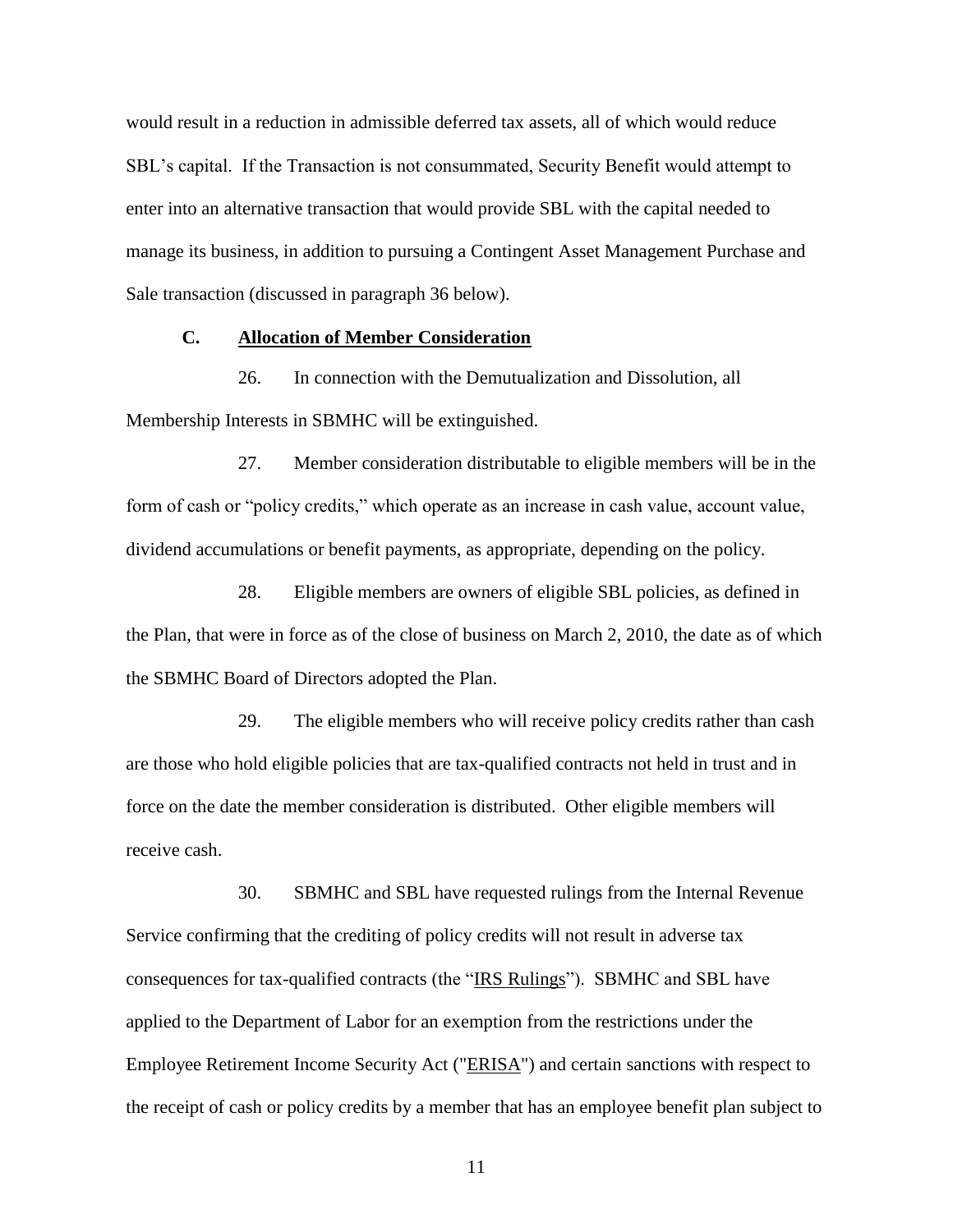the financial responsibility provisions of ERISA (the "DOL Exemptions"). SBMHC and SBL do not need to receive the requested IRS Rulings and DOL Exemptions to complete the Transaction, but the member consideration as to members to whom the IRS Rulings and DOL Exemptions apply will be held in one or more escrow accounts and will not be released until the rulings and exemptions, as applicable, are received. To the extent that the IRS Rulings and/or DOL Exemptions are not received by December 31, 2010, the related amounts held in escrow will be released to SBL, and no member consideration will be payable to members to whom the IRS Rulings and DOL Exemptions not received would apply. However, the Plan grants the Commissioner the authority to extend the deadline for receiving IRS Rulings and DOL Exemptions beyond December 31, 2010.

31. As a group, the eligible members may receive consideration in an aggregate amount of up to \$20 million, less any outstanding claims against SBMHC in excess of \$500,000 that are deemed valid and are not otherwise paid or provided for (but in no case less than zero). If there are no such claims, the amount of consideration each eligible member may receive is estimated to be approximately \$100. The consideration payable to each eligible member will be the same, irrespective of the number and size of eligible policies or contracts owned.

32. SBMHC's Board of Directors retained Houlihan Lokey Howard & Zukin Financial Advisors, Inc. ("Houlihan Lokey"), an international investment bank, to opine on the fairness of the aggregate member consideration. Houlihan Lokey opined that the member consideration to be received by the members, taken in the aggregate, is fair to the members from a financial point of view.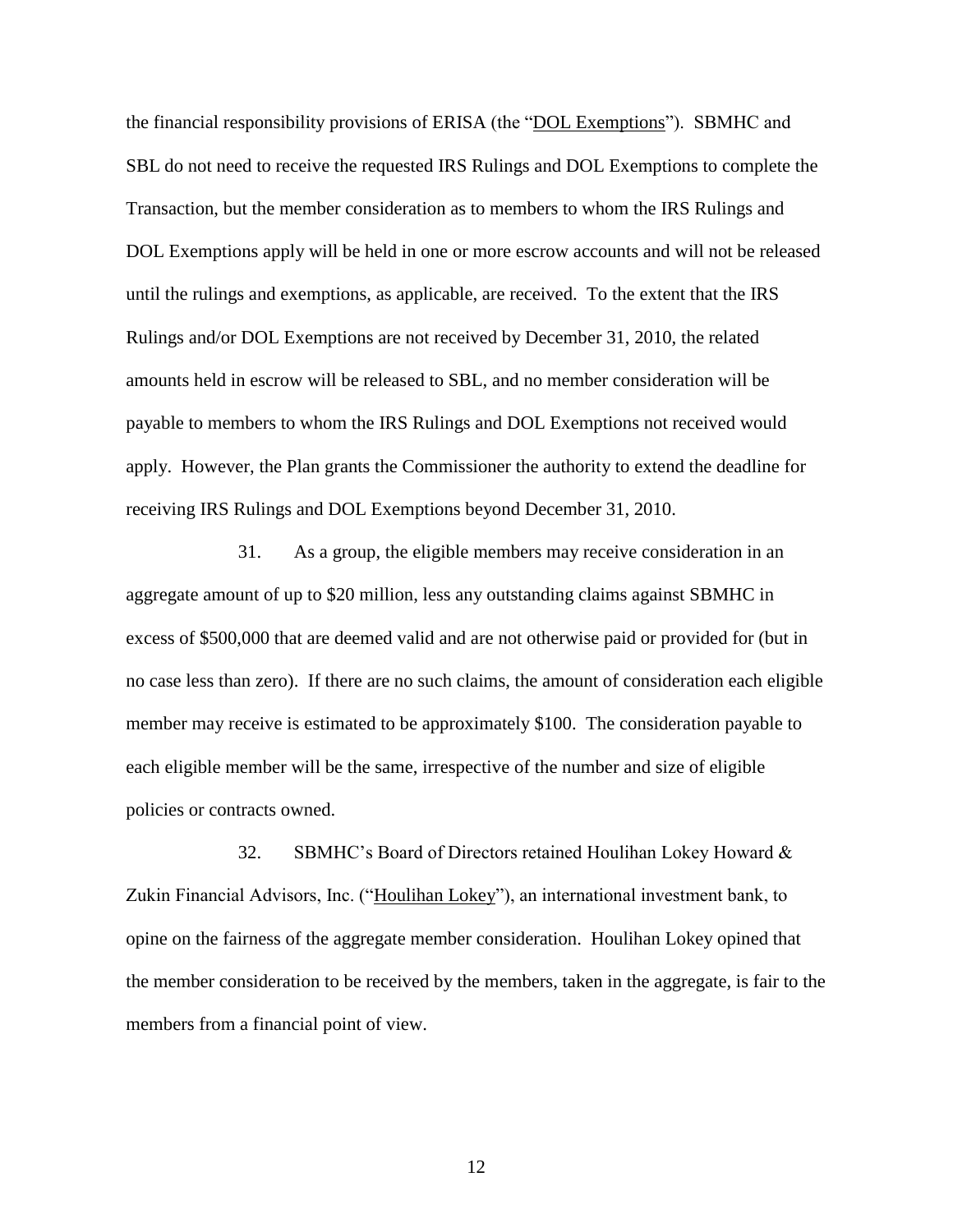33. SBMHC's Board of Directors retained Milliman, Inc. ("Milliman"), an independent actuarial and consulting firm, to opine on the allocation of the member consideration among eligible members of SBMHC. Mr. Steven Schreiber, a principal and consulting actuary with Milliman, opined that, in light of SBL's financial situation, the allocation of member consideration is fair and equitable to the members of SBMHC and the allocation of only a fixed amount to each member is reasonable.

### **III. PROCEDURAL HISTORY**

#### **A. The Agreements, the Plan and the Form A**

34. In December 2009, the parties to the Transaction began negotiating its basic terms. The negotiations were monitored by the Department.

35. On December 23, 2009, SBMHC, SBC, and Guggenheim Partners entered into a non-binding letter agreement (the "Letter Agreement"), which set forth the principal terms of the Transaction.

36. As of February 15, 2010, SBMHC's Board of Directors approved the Purchase and Sale Agreement providing for the Acquisition. On the same date, SBMHC, SBC, SBL, the Asset Management Businesses, and the Investor entered into a Contingent Asset Management Purchase and Sale Agreement providing in the alternative for the acquisition of the Asset Management Businesses by the Investor under terms and conditions specified therein (the "Contingent Asset Management Purchase and Sale Agreement"), and SBMHC, SBC, Rydex, SGI, SI, and the Investor entered into a Contingent Interim Investment Management Agreement providing for the Investor to commence managing the Asset Management Businesses if approvals necessary for that, but not all approvals necessary for the Transaction, have been obtained (the "Contingent Interim Investment Management Agreement"). The Purchase and Sale Agreement, the Contingent Asset Management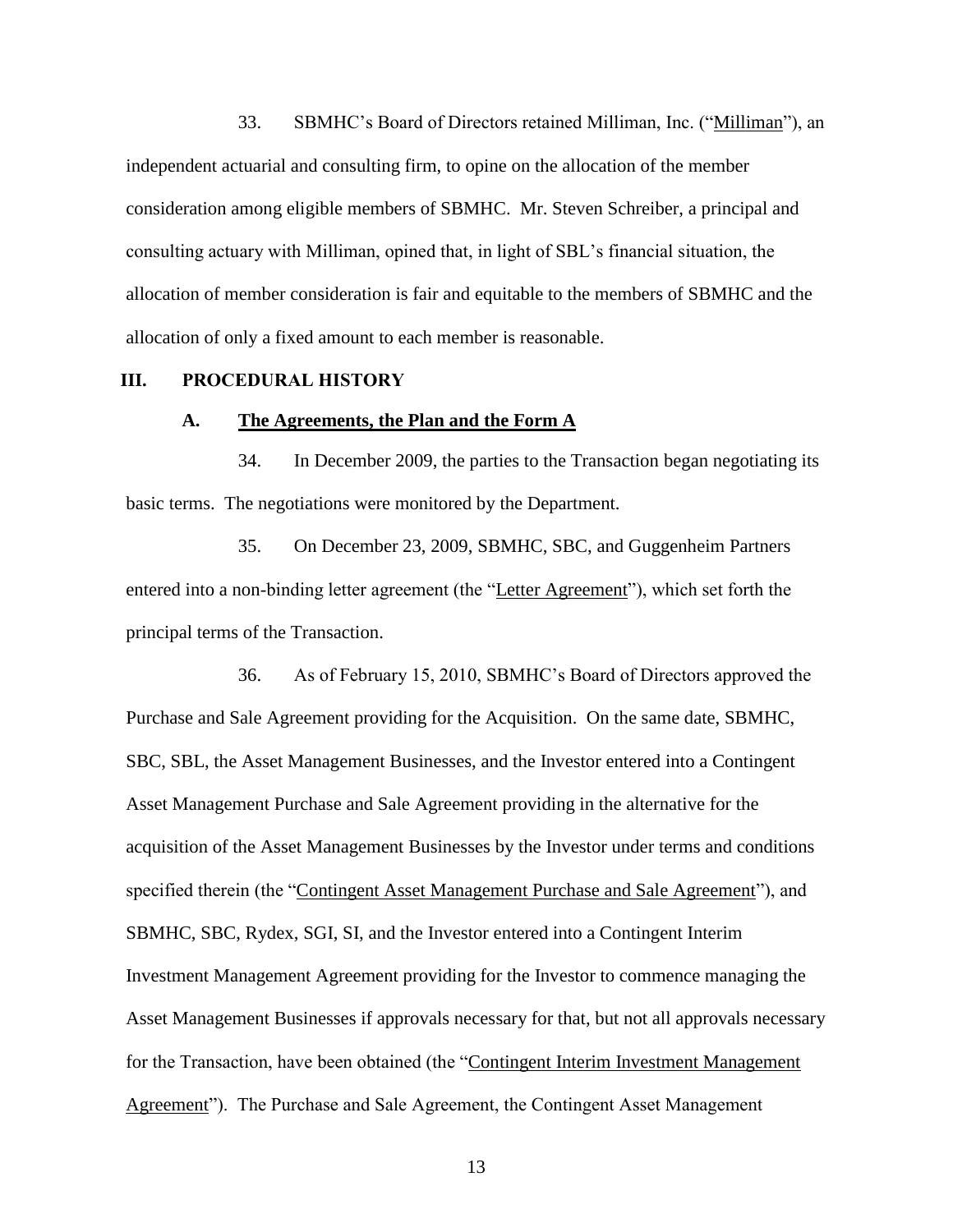Purchase and Sale Agreement, and the Contingent Interim Investment Management Agreement were later amended by an omnibus amendment, dated April 27, 2010 (the "Omnibus Amendment").

37. SBC and the Investor entered into the Loan Agreement on February 15, 2010. The Loan Agreement was amended by a first amendment, dated February 23, 2010, and later by a second amendment, dated April 27, 2010.

38. The agreements identified in paragraphs 36 and 37 above superseded the Letter Agreement.

39. On March 2, 2010, SBMHC's Board of Directors approved the Plan and submitted the Plan to the Commissioner for comment on March 3, 2010.

40. On March 30, 2010, SBMHC's Board of Directors approved an amended and restated Plan, as of March 2, 2010, which reflected the Commissioner's comments, and submitted the amended and restated Plan to the Commissioner for written approval on March 31, 2010.

41. On March 11, 2010, the Applicants filed their Form A with the Commissioner seeking approval to acquire control of SBL in accordance with K.S.A. § 40- 3304. In the Form A, the Applicants also seek approval of the Acquisition through the exercise of penny warrants at the 19.9% level, in the event such warrants are issued. The Applicants subsequently filed an amended Form A with the Commissioner on April 29, 2010.

42. A team consisting of members of the Commissioner's legal, financial and actuarial staff and independent special counsel and advisors (the "KID Testimonial Team") was charged by the Commissioner to monitor, examine and consider the proposed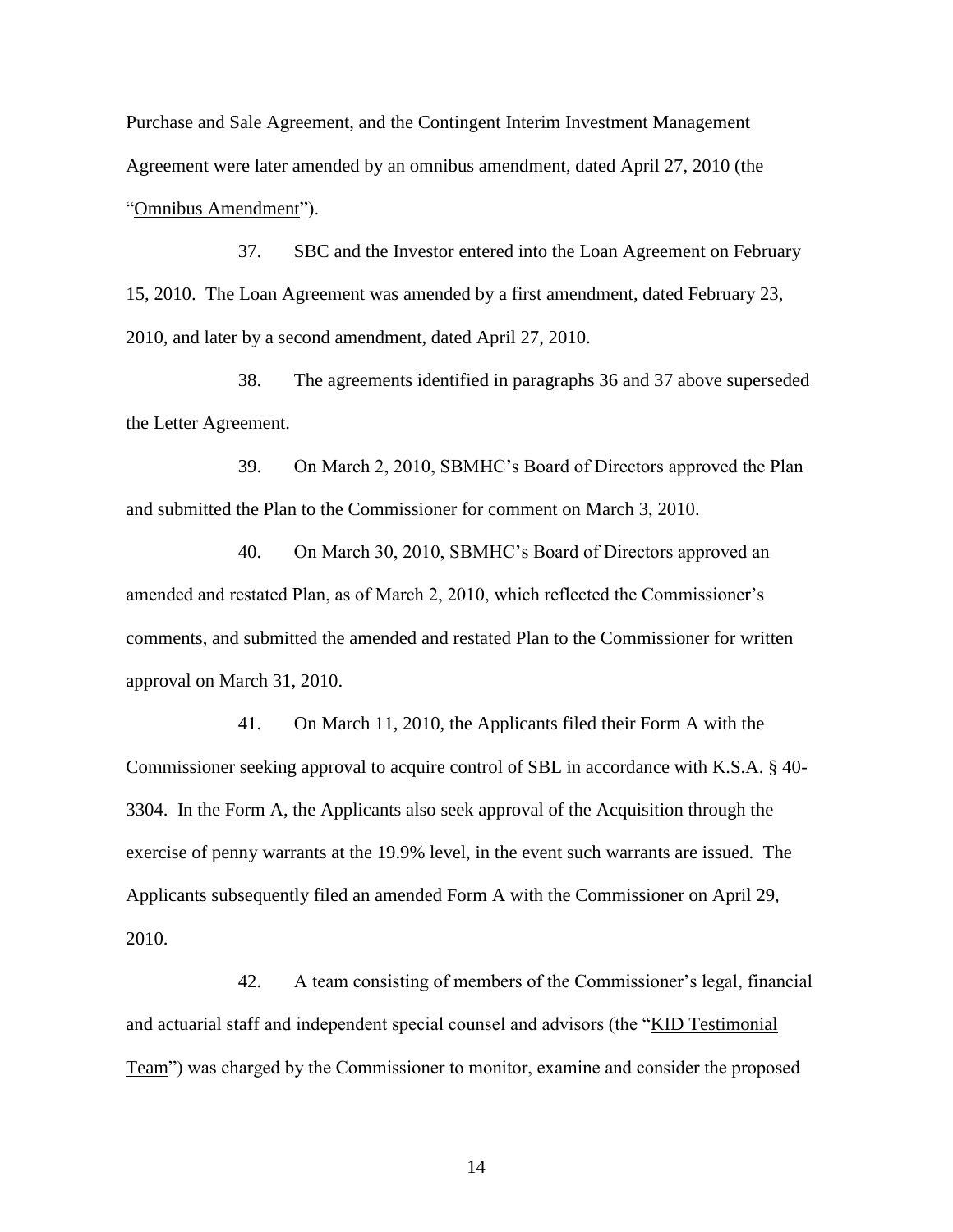Transaction, and to review the Plan and the Form A. The KID Testimonial Team includes Mr. Larry Bruning—Chief Actuary; Mr. Kenneth Abitz—Director of Financial Surveillance Division; and Mr. Zachary Anshutz—Assistant General Counsel, all of the Department. It also includes Mr. Daniel Watkins; Polsinelli Shughart; and Keefe, Bruyette & Woods, Inc ("KBW").

## **B. Prehearing Procedure**

43. On March 19, 2010, the Department held a prehearing conference with the parties via telephone conference call.

44. On March 22, 2010, the Commissioner issued a Procedural and Scheduling Order governing the proceedings. The Procedural and Scheduling Order set forth, among other things, specific procedures relating to the Evidentiary Hearing, including the filing of testimony prior to the Evidentiary Hearing and the filing of petitions by persons seeking to intervene in the proceeding. The Procedural and Scheduling Order also established certain requirements with respect to the member vote to be held on the Plan.

45. Also on that date, the Commissioner issued an Agreed Order and Joint Plan for Public Access to facilitate public access by means of the Security Benefit website to various non-confidential documents filed with the Commissioner relating to the Plan and the Form A.

46. The Commissioner also issued a Public Comment Meeting Plan and Scheduling Order, which announced the public meeting to be held in Topeka, Kansas, for the purpose of informing the public and allowing the public to ask questions about, and comment upon, the Plan and the Form A. The order directed that notice of the Public Comment Meeting be provided to the public, along with notice of the Evidentiary Hearing, not less than twenty days in advance.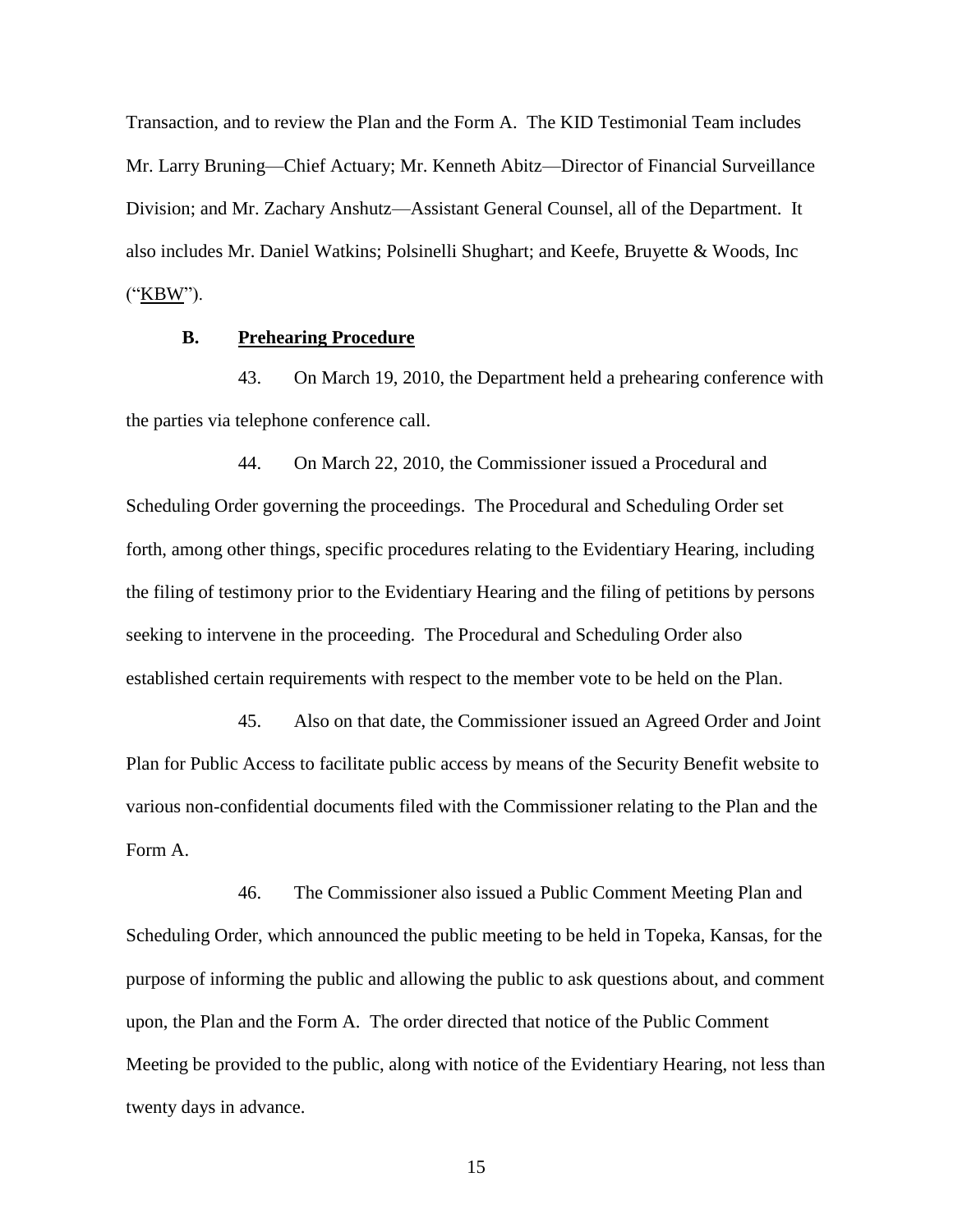47. Pursuant to the Procedural and Scheduling Order, the Commissioner also issued a Notice of Public Comment Meeting and Evidentiary Hearing, detailing procedures relevant to the Public Comment Meeting and the Evidentiary Hearing. The notice informed the public, SBMHC members, and SBL policyholders that the Public Comment Meeting would be held on April 28, 2010, and that the Evidentiary Hearing would be held on May 5, 2010, both in Topeka, Kansas.

48. In addition, the Commissioner issued a Protective Order governing the designation and handling of confidential information filed with the Department or otherwise produced in connection with the proceedings.

49. On March 23, 2010, the Commissioner issued a Prehearing Order adopting and incorporating into the record the March 22, 2010 procedural orders and notices discussed above.

50. On April 21, 2010, in accordance with the Commissioner's Procedural and Scheduling Order, Security Benefit pre-filed the direct testimony of four witnesses: Mr. Howard Fricke (Chairman of the Board, President, and Chief Executive Officer of each of SBMHC, SBC and SBL), Mr. John Frye (Senior Vice President, Chief Financial Officer, and Treasurer of each of SBMHC, SBC, and SBL), Mr. Christopher Croft of Houlihan Lokey, and Mr. Steven Schreiber of Milliman.

51. On April 22, 2010, the Department pre-filed the direct testimony of Mr. Kenneth Abitz, Mr. Larry Bruning and Mr. James Sheehy (Principal in the Insurance Investment Banking Group of KBW).

52. The Investor pre-filed the direct testimony of Mr. Todd L. Boehly (authorized person for the Investor, Managing Partner in the Office of the Chief Executive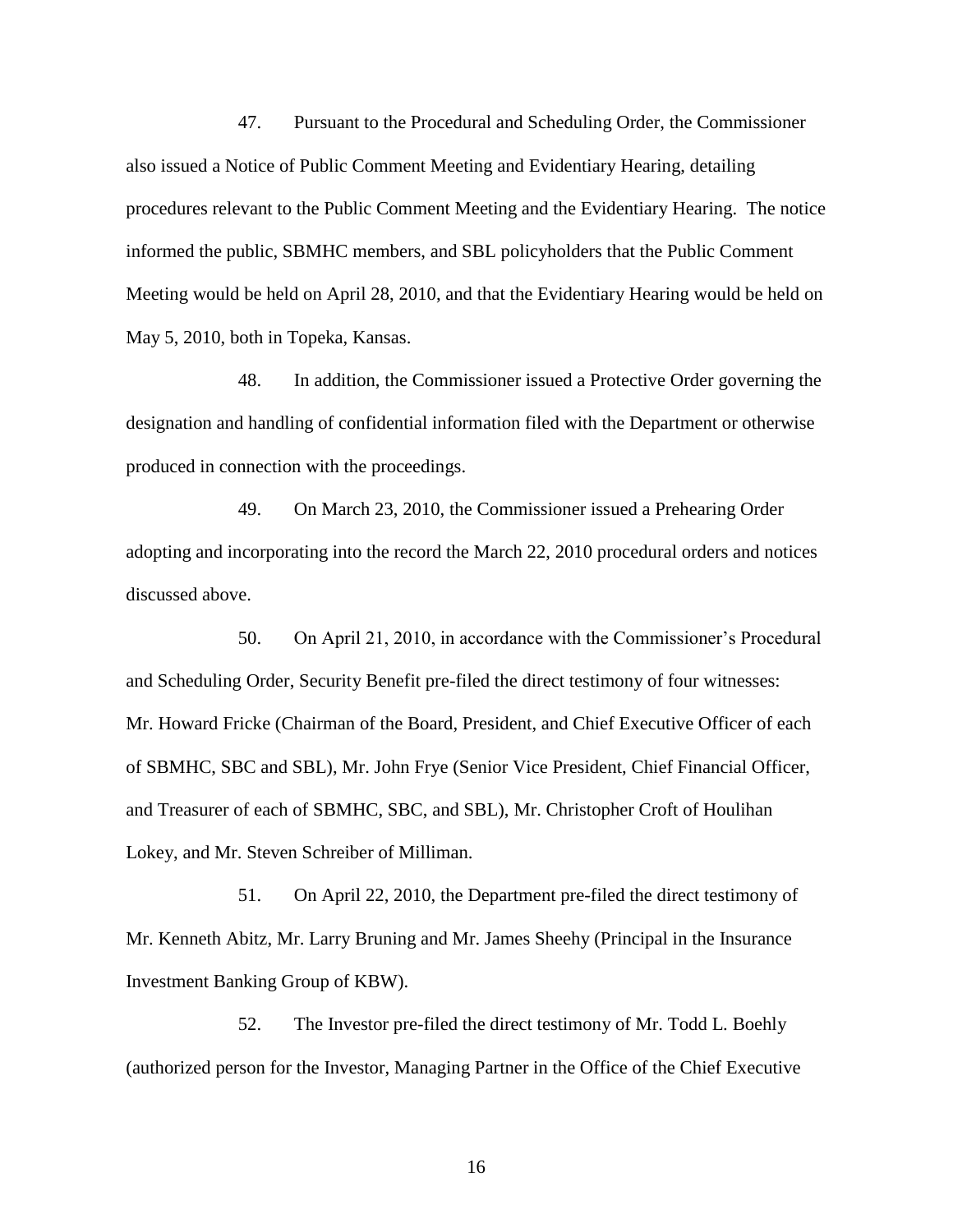Officer of Guggenheim Partners and Chairman-designate of SBC) on April 22, 2010, and supplemented his testimony on April 23, 2010.

53. No petitions to intervene in the proceedings were filed with the Commissioner as of the April 26, 2010, deadline for petitions, as specified in the Procedural and Scheduling Order. Accordingly, no interveners sought or were granted permission to participate in the proceedings.

#### **C. Notice to Policyholders and the Public**

54. SBMHC provided its members as of March 2, 2010, who are the members eligible to vote on the Plan (the "Voting Members"), with a Member Information Booklet, which describes the Plan and includes a copy thereof (the "MIB"), in preparation for voting by members on the Plan. The KID Testimonial Team extensively reviewed and approved the MIB before SBMHC distributed the MIB to members. The MIB contains a copy of the Notice of the Public Comment Meeting and the Evidentiary Hearing, as well as other documents relevant to the Plan and the Transaction. Additionally, the MIB provides notice of a special meeting to be held on May 26, 2010, for eligible members to vote on the Plan (the "Member Meeting"). The MIB also describes certain risk factors or potential ramifications of the Plan and the Transaction or the failed consummation thereof.

55. The MIB was mailed to Voting Members not less than twenty days before the Public Comment Meeting and also, therefore, more than twenty days before the subsequent Evidentiary Hearing and the Member Meeting.

56. Pursuant to the Commissioner's Procedural and Scheduling Order, Security Benefit also published Notice of the Public Comment Meeting and the Evidentiary Hearing, in a form approved by the Commissioner, in the national edition of *The Wall Street Journal* and in *The Topeka Capital Journal* not less than twenty days before the Public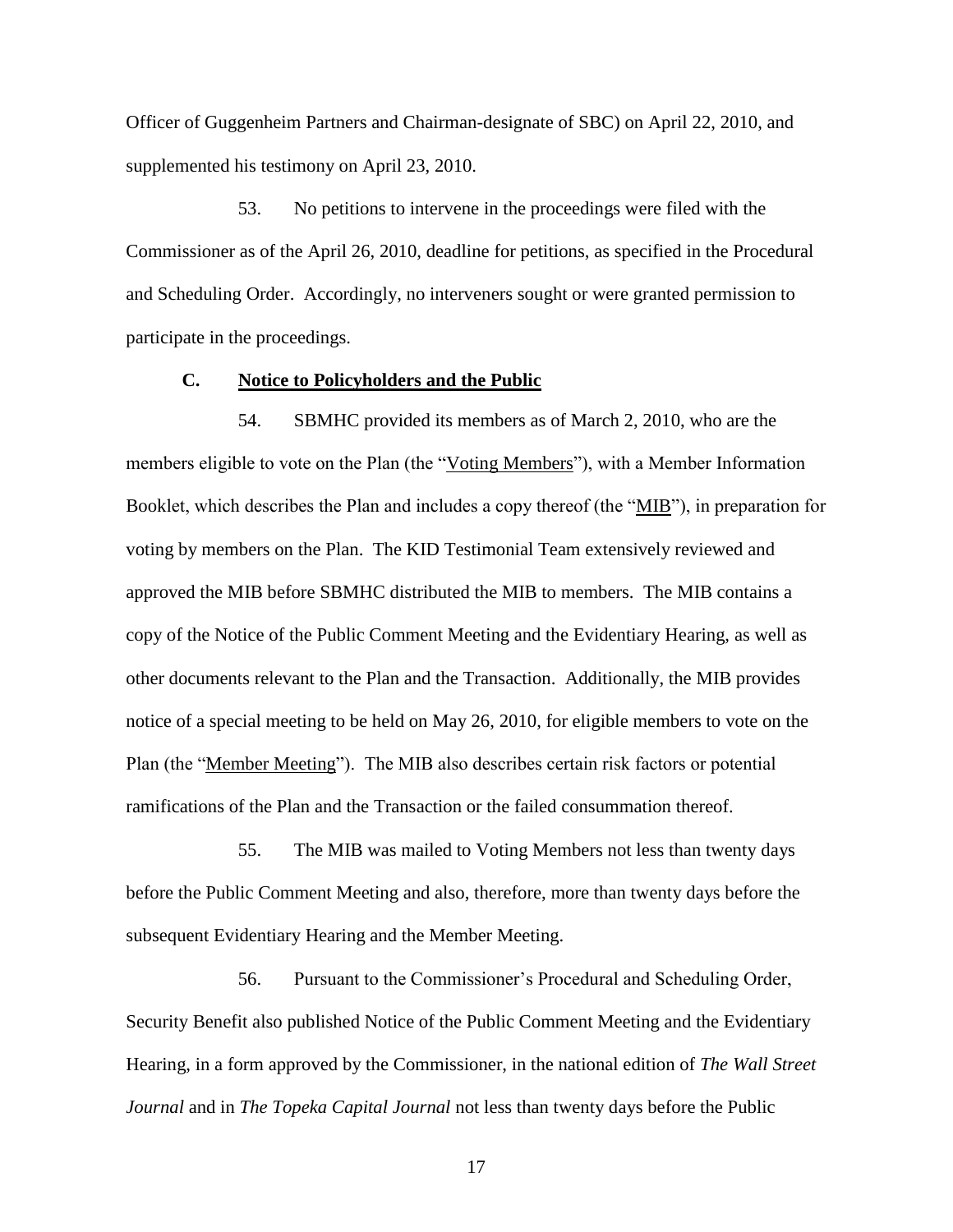Comment Meeting and also, therefore, more than twenty days before the subsequent Evidentiary Hearing.

57. On April 26, 2010, the Investor gave notice of the Evidentiary Hearing to SBL in compliance with K.S.A.  $\S$  40-3304(d)(2).

58. Security Benefit has posted documents relating to the Plan and the Form A on its website on an ongoing basis in accordance with the Commissioner's Agreed Order and Joint Plan for Public Access.

59. In accordance with Section 3.3 of the Plan, SBMHC provided notice to creditors of the proposed Demutualization and Dissolution of SBMHC and of the date on which creditors' claims against SBMHC would be barred, instructing creditors to file proofs of claim with the Department and SBMHC by that date, which was May 4, 2010. Security Benefit mailed notices to those persons known to SBMHC to have potential claims and published the notice to creditors, in a form approved by the Department, on a weekly basis for six weeks in the national edition of *The Wall Street Journal* and in *The Topeka Capital Journal.* One claim (the "Claim) against SBMHC, in the amount of \$7,942.36, was received, but the claimant failed to provide any proof of his claim.

#### **D. The Public Comment Meeting**

60. The Commissioner held the Public Comment Meeting on April 28, 2010, in Topeka, Kansas. The Public Comment Meeting included brief presentations by Security Benefit and the Investor. Statements, questions and comments from the public were invited by the Commissioner. None were offered. A transcript of the Public Comment Meeting is in the record.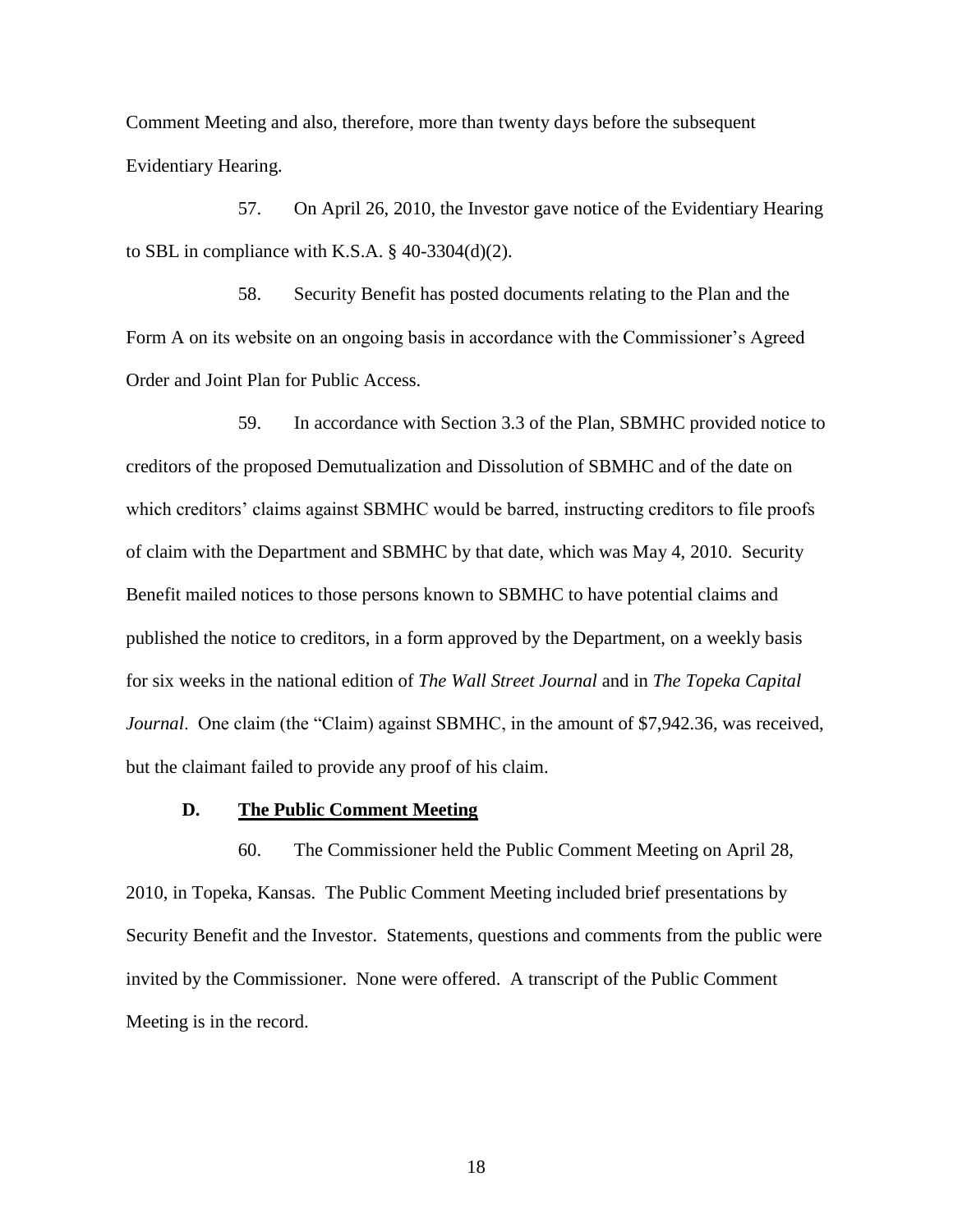## **E. The Evidentiary Hearing**

61. The Commissioner held the Evidentiary Hearing on the Plan and the Form A on May 5, 2010, in Topeka, Kansas.

62. At the Evidentiary Hearing, representatives of the Investor, Security Benefit, and the KID Testimonial Team, including Messrs. Boehly, Fricke, Frye, Croft, Schreiber, Bruning, Sheehy and Abitz, adopted under oath and without change their pre-filed direct testimony.

63. Mr. Abitz testified, based upon his review of the materials submitted in relation to the Acquisition and the Form A, including the pre-filed testimony, that (a) after the change of control, SBL will be able to satisfy the requirements for the issuance of a license to write the lines of insurance for which it is currently licensed; (b) the Applicants' financial condition is not such as might jeopardize SBL's financial stability or prejudice the policyholders; (c) the Investor has no plans or proposals to liquidate SBL, to sell its assets, or to consolidate or merge it with any other person, or to make any other material change in SBL's business or corporate structure or management; (d) the competence, experience, and integrity of those persons who will control SBL's operations are not such that it would be contrary to the interest of the policyholders of SBL and of the public to permit the Acquisition; and (e) the Acquisition is not likely to be hazardous or prejudicial to the insurance-buying public.

64. On behalf of the KID Testimonial Team, Messrs. Bruning, Sheehy and Abitz recommended approval of the Plan and the Acquisition to the Commissioner.

65. At the beginning of the Evidentiary Hearing, the Commissioner stated that she reserved the right to permit members of the public to comment. Two members of the public attended the Evidentiary Hearing via telephone, but did not offer any comments. One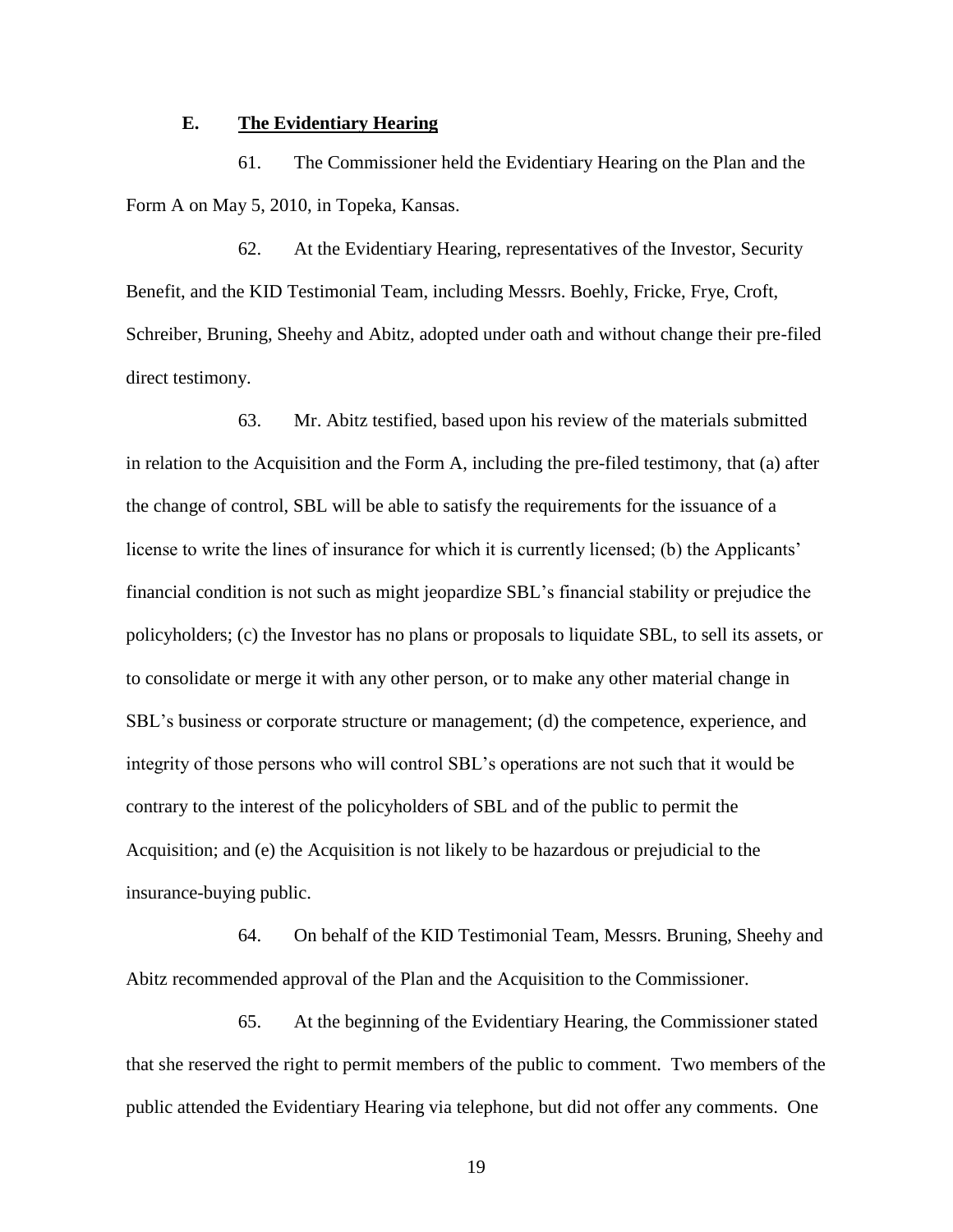member of the public attended in person, but did not offer any comments. Therefore, no public comments appear in the Evidentiary Hearing record.

66. In the Evidentiary Hearing, the Commissioner incorporated all evidence, including the stipulated exhibits, into the record, and announced that the record would remain open until Tuesday, May 11, 2010. A transcript of the Evidentiary Hearing is in the record.

## **IV. CONCLUSIONS OF LAW**

67. The KID Testimonial Team inspected and reviewed the contents of the Form A and the exhibits admitted into evidence at the Evidentiary Hearing, and found that the filing of the Form A is in compliance with the provisions of the Insurance Holding Companies Act and K.A.R. § 40-1-28 and provides all of the information required under Kansas law to enable the Commissioner to render a decision on the Acquisition. The KID Testimonial Team concluded that the Acquisition meets all of the requirements of K.S.A. § 40-3304 (the "Acquisition Law") of the Insurance Holding Companies Act, and recommended that the Acquisition be approved.

68. The KID Testimonial Team inspected and reviewed the Plan and the exhibits admitted into evidence at the Evidentiary Hearing, and found that all of the requirements for approval of the Plan have been met in compliance with K.S.A. §§ 40-4001 and 40-4003a(c)(5) of the Mutual Conversion Act to enable the Commissioner to render a decision on the Plan, and recommended that the Plan be approved. The KID Testimonial Team also determined that the Claim is not valid.

## **A. The Acquisition**

69. The proposed Acquisition is subject to the approval of the Commissioner pursuant to the Insurance Holding Companies Act. The Commissioner's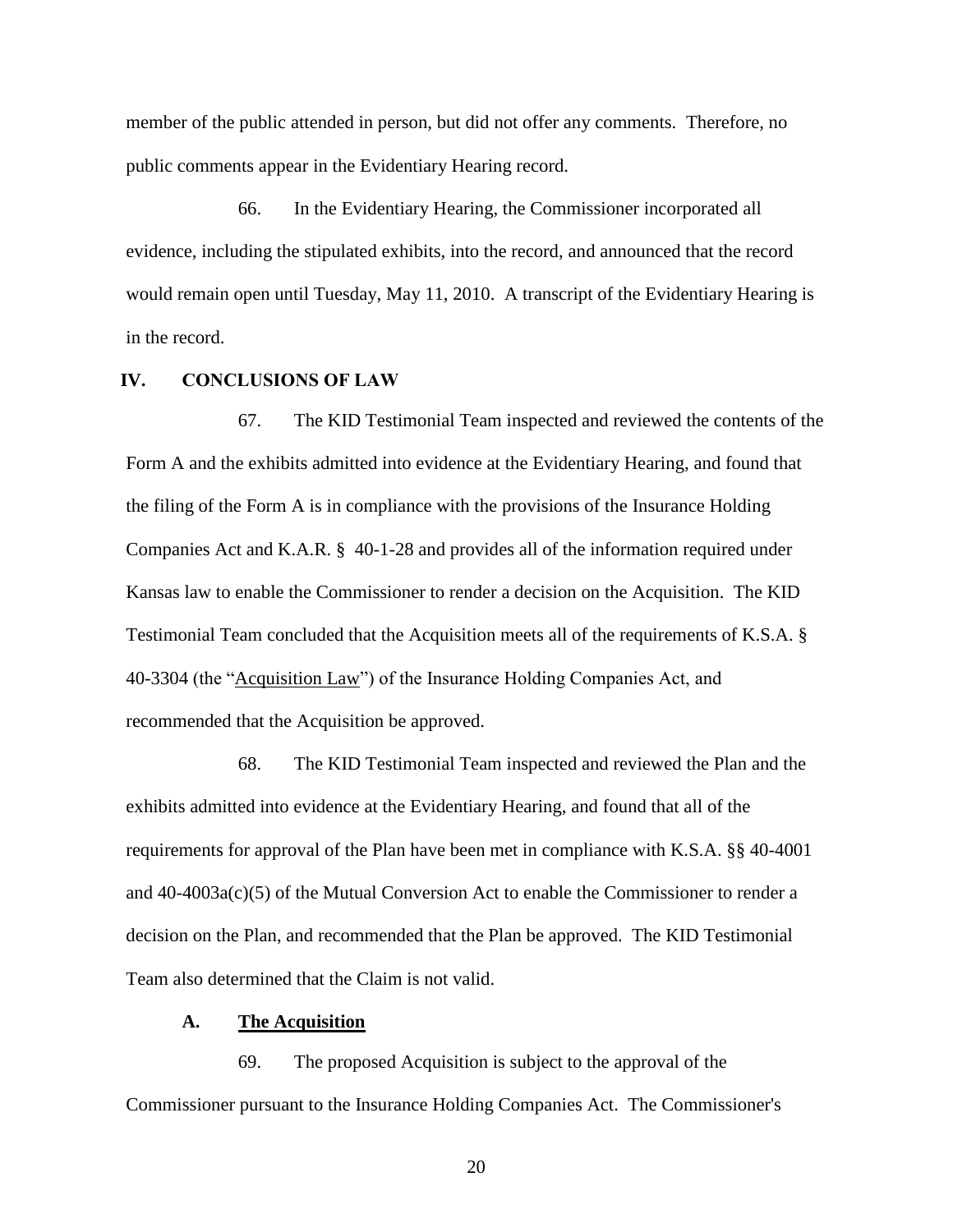review of the proposed Acquisition is governed by the Acquisition Law, which is part of the Insurance Holding Companies Act.

70. The Kansas Legislature has declared the public interest and policy underlying the Insurance Holding Companies Act. The Legislature's declaration of public interest and policy guides the Commissioner in interpreting and applying the Insurance Holding Companies Act and, more specifically, the Acquisition Law.

71. The Insurance Holding Companies Act and the Acquisition Law require any applicant seeking to acquire control of a domestic Kansas insurer to file with the Commissioner a Form A containing certain information. The Form A must be filed by the person or persons acquiring control in a statement made under oath and accompanied by a \$1,000 filing fee.

72. The Acquisition Law provides that the Commissioner must approve an application to acquire control of a Kansas insurer unless, after a public hearing conducted in accordance with the Kansas Administrative Procedure Act, the Commissioner finds that:

- (*i*) after the change of control, the insurer would not be able to satisfy the requirements for the issuance of a license to write the line or lines of insurance for which it is presently licensed;
- (*ii*) the financial condition of any acquiring party is such as might jeopardize the financial stability of the insurer or prejudice the interest of its policyholders;
- (*iii*) plans or proposals which the acquiring party has to liquidate the insurer, sell its assets or consolidate or merge it with any person, or to make any other material change in its business or corporate structure or management, are unfair and unreasonable to policyholders of the insurer and not in the public interest;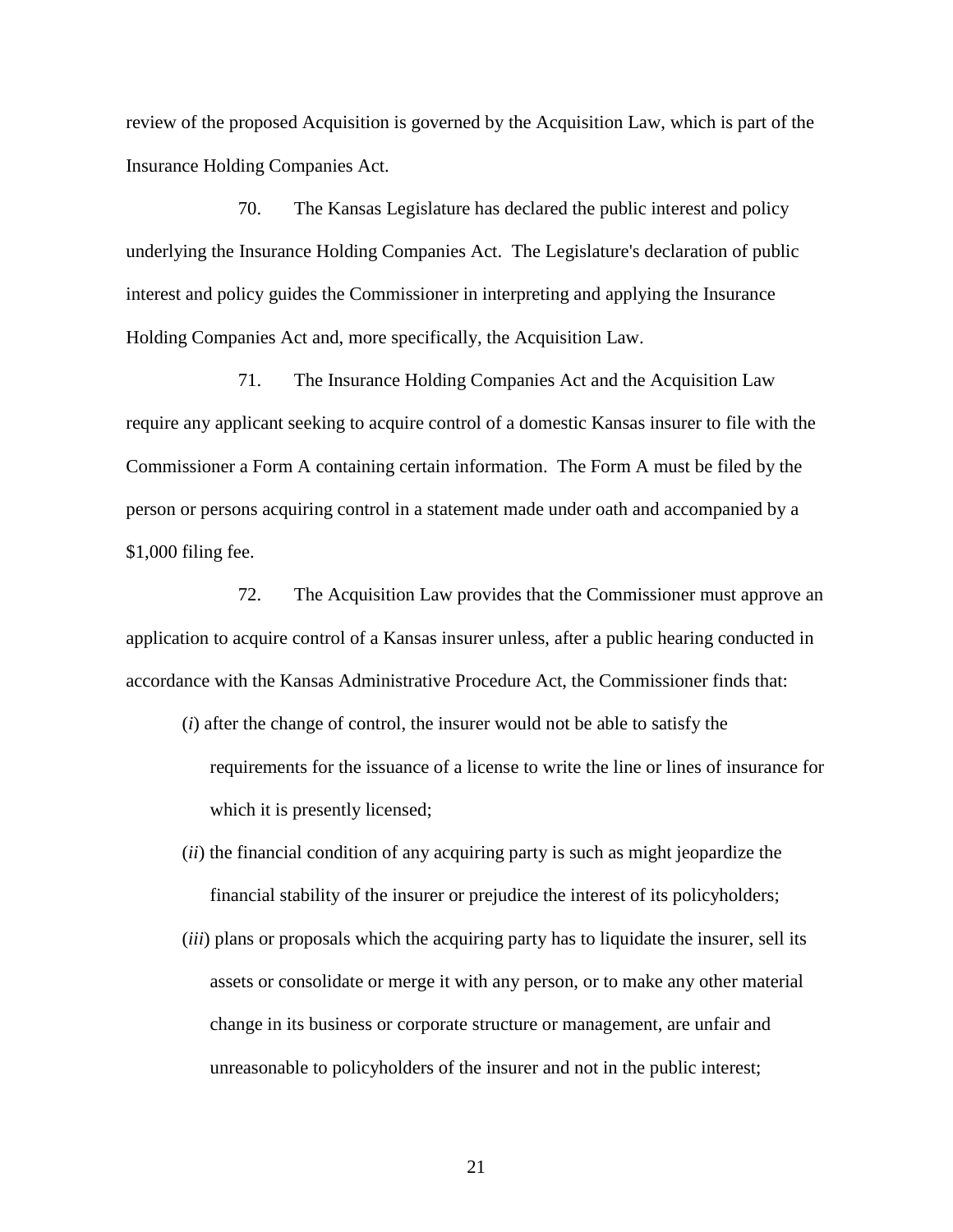- (*iv*) the competence, experience, and integrity of those persons who would control the operation of the insurer are such that it would not be in the interest of policyholders of the insurer and of the public to permit the merger or other acquisition of control; or
- (*v*) the acquisition is likely to be hazardous or prejudicial to the insurance-buying public.

73. The Form A submitted by the Investor included all the information required by K.S.A. § 40-3304(b) and K.A.R. § 40-1-28 and was submitted with the required filing fee.

74. The Commissioner conducted an Evidentiary Hearing on the proposed Acquisition in compliance with K.S.A. § 40-3304(d) and the Kansas Administrative Procedure Act.

75. The evidence establishes that after the change of control, SBL would be able to satisfy the requirements for the issuance of a license to write the lines of insurance for which it is presently licensed.

76. Nothing in the evidence establishes that the financial condition of the Applicants is such as might jeopardize the financial stability of SBL or prejudice the interests of SBL's policyholders.

77. The evidence establishes that the Applicants have no plans to liquidate SBL, sell its assets or consolidate or merge it with any person, or to make any other material change in its business or corporate structure or management that would be unfair and unreasonable to SBL's policyholders and not in the public interest.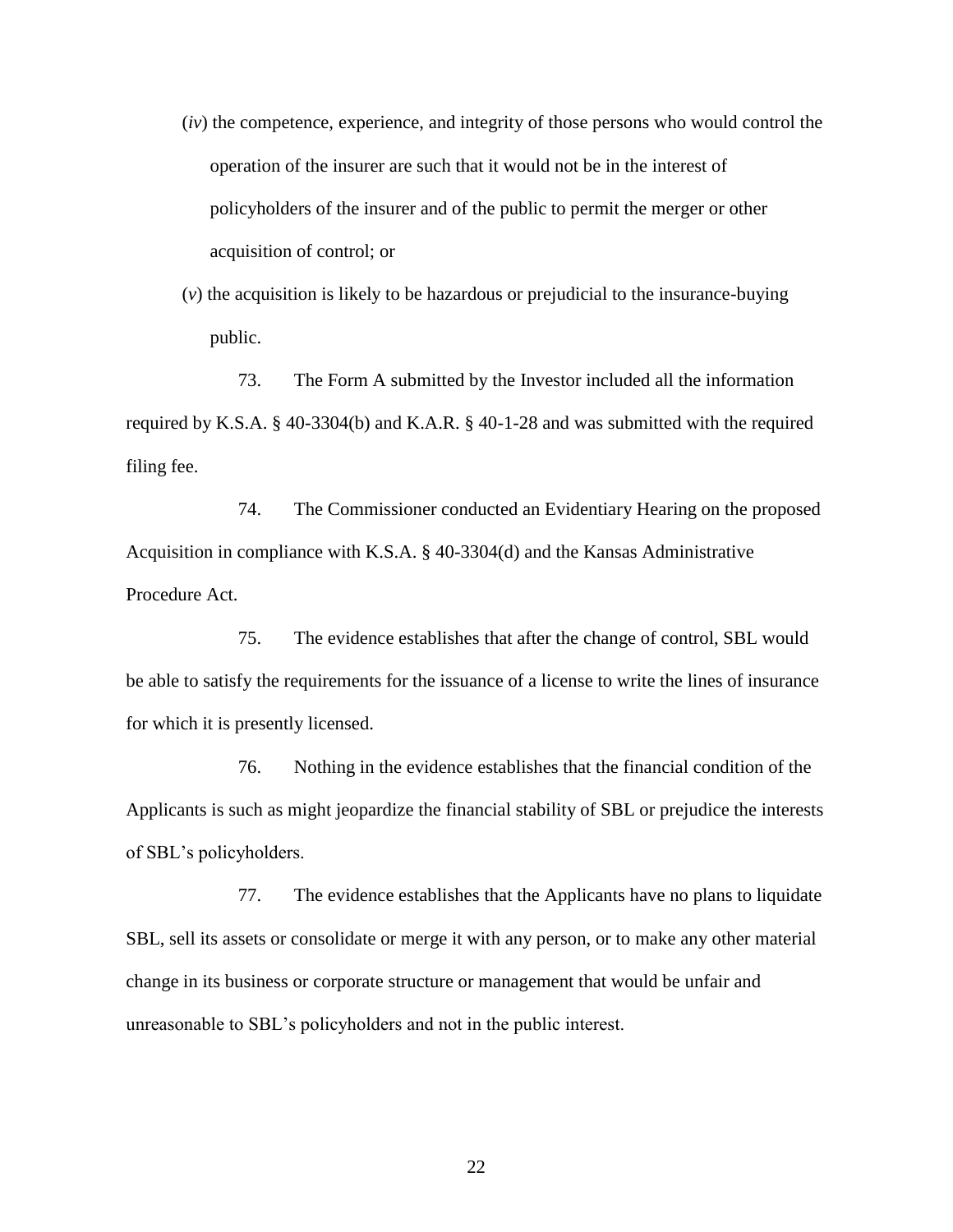78. The evidence establishes that the competence, experience, and integrity of those persons who would control the operation of SBL are such that it would be in the interest of SBL's policyholders and of the public to permit the Acquisition.

79. The evidence does not establish that the Acquisition is likely to be hazardous or prejudicial to the insurance-buying public.

80. The Form A complies with the provisions of the Acquisition Law and K.A.R. § 40-1-28.

81. No grounds for disapproval of the Acquisition exist under K.S.A. § 40-  $3304(d)(1)$ .

82. The evidence submitted supports approval of the proposed Acquisition by the Applicants of SBL through their acquisition of SBC. The evidence also supports approval of the warrant proposal.

83. The evidence establishes that all notices required by the Acquisition Law, and the Commissioner's procedural orders, have been administered in a suitable and timely manner.

84. The evidence establishes that approval of the Form A would be consistent with the public interest and policy.

## **B. The Plan**

85. The Plan, which includes the Demutualization and the Dissolution of SBMHC, is subject to the approval of the Commissioner. The Kansas Legislature has acknowledged that it is not possible to anticipate all of the circumstances and considerations which may arise incident to a demutualization. Section 40-4001 of the Kansas Insurance Code (the "Code") accordingly grants the Commissioner broad authority in reviewing a demutualization and dissolution plan. The Code also affords the Commissioner discretion in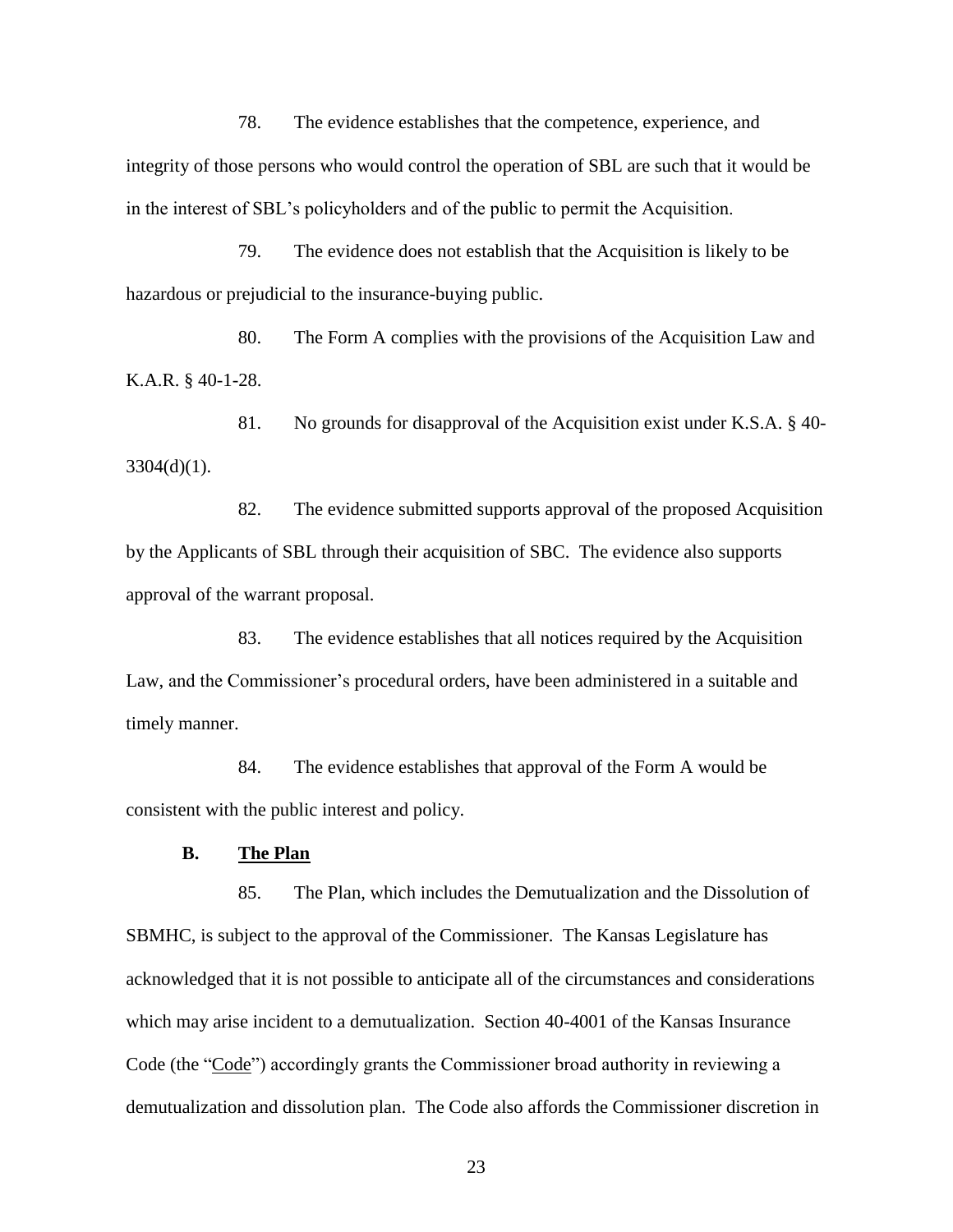reviewing and approving the liquidation or dissolution of a mutual holding company. In

particular,  $§$  40-4003a(c)(5) of the Code provides:

[A] mutual holding company shall not dissolve, liquidate or wind-up and dissolve except through proceedings under article 36 of chapter 40 of the Kansas Statutes Annotated and amendments thereto for the liquidation or dissolution of the converted insurer *or as the commissioner of insurance may otherwise approve*. A mutual holding company may, however, convert to a stock corporation in accordance with the terms of this article and a plan of conversion approved by the commissioner of insurance to be fair and equitable after a hearing upon notice to the company's members[.] (Emphasis added.)

The Plan submitted by SBMHC to the Commissioner for approval is a demutualization and

dissolution plan submitted pursuant to K.S.A.  $\S$  40-4001 and 40-4003a(c)(5).

86. Factors the Commissioner may consider in her review of the Plan may

include, but are not limited to, the following:

- (*i*) whether the Plan is fair and equitable to SBMHC's members and to SBL's policyholders;
- (*ii*) whether the Plan complies with the provisions of the Code;
- (*iii*) whether the Plan unjustly enriches any director, officer, agent or employee of SBMHC or SBL; and
- (*iv*) whether, following the Demutualization and Dissolution, SBL will meet the minimum requirements to be issued a certificate of authority by the Commissioner to transact its business in Kansas and the continued operations of the SBL will not be hazardous to existing or future policyholders or the public.
	- 87. In accordance with the terms of the Plan and as part of the

Commissioner's review and consideration of the Plan and the Form A, the Commissioner conducted an Evidentiary Hearing on May 5, 2010, pursuant to the provisions of the Kansas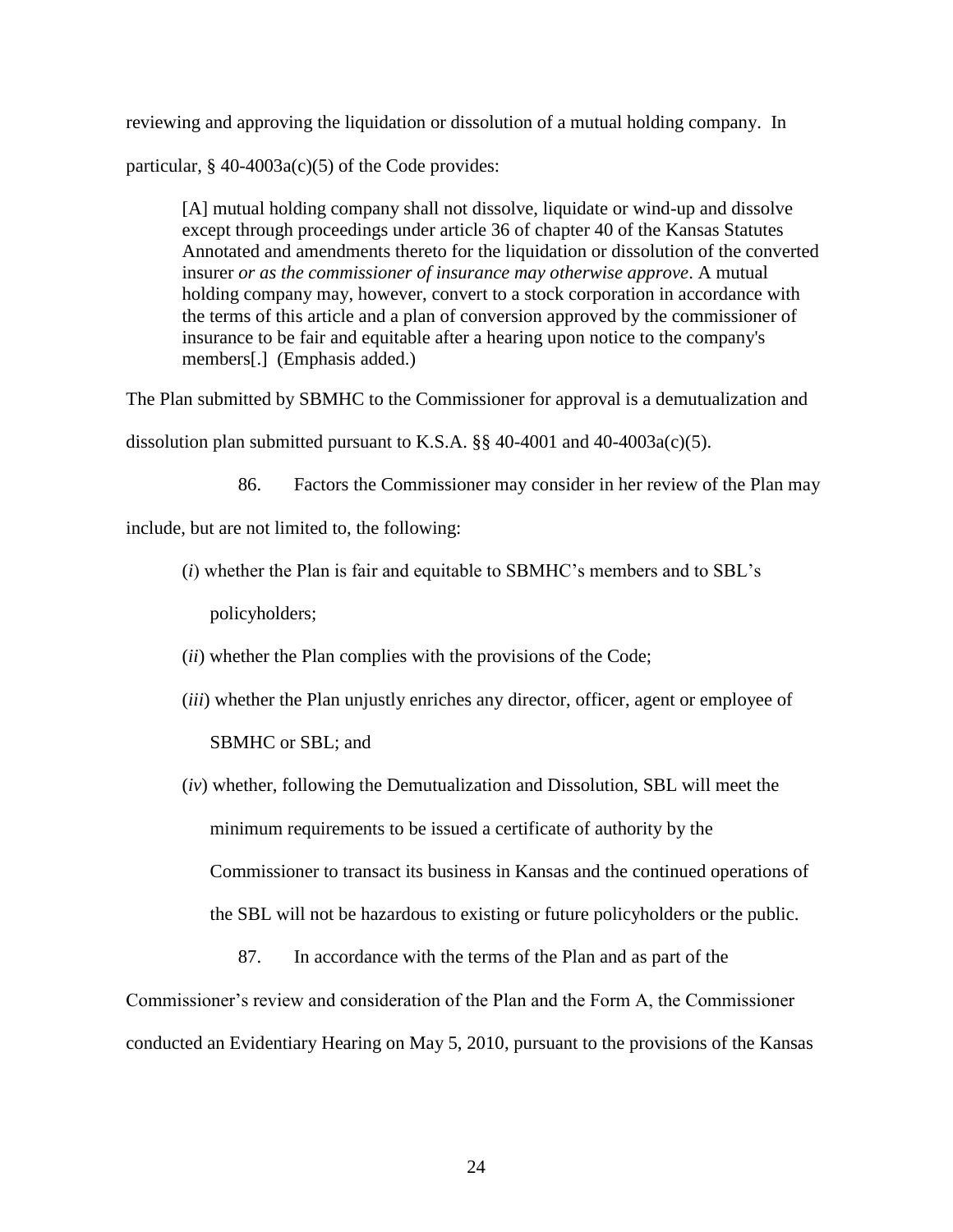Administrative Procedure Act. Written notice of the Evidentiary Hearing was provided not less than twenty days prior to the hearing, as the Plan directs.

88. As the Plan contemplates, a special meeting of the members of SBMHC as of March 2, 2010 has been called by the Chairman of the Board of Directors of SBMHC for May 26, 2010, and timely notice provided, for the purpose of voting on the Plan. The Plan must be approved by two-thirds of the Voting Members voting in person or by proxy at the Member Meeting and any adjournments thereof, except that if a majority of all Voting Members vote in person or by proxy, then a favorable vote by a majority of those voting will constitute approval.

89. If the Plan is approved by the Commissioner and the Voting Members, SBMHC must file the approved Plan with the Commissioner.

90. The evidence establishes that the Plan is fair and equitable to SBMHC's members and SBL's policyholders.

91. No evidence has been produced that the Plan does not comply with the Code.

92. The evidence establishes that the Plan will not unjustly enrich any director, officer, agent or employee of the insurer. Specifically, no director, officer, agent or employee will receive any fees, commissions or any other consideration whatsoever other than their normal salary and compensation for in any manner aiding, promoting or assisting in the transactions contemplated by the Board of Directors except as set forth in the Plan, which must be approved by the Commissioner.

93. The evidence establishes that SBL would meet the minimum requirements to be issued a certificate of authority by the Commissioner to transact its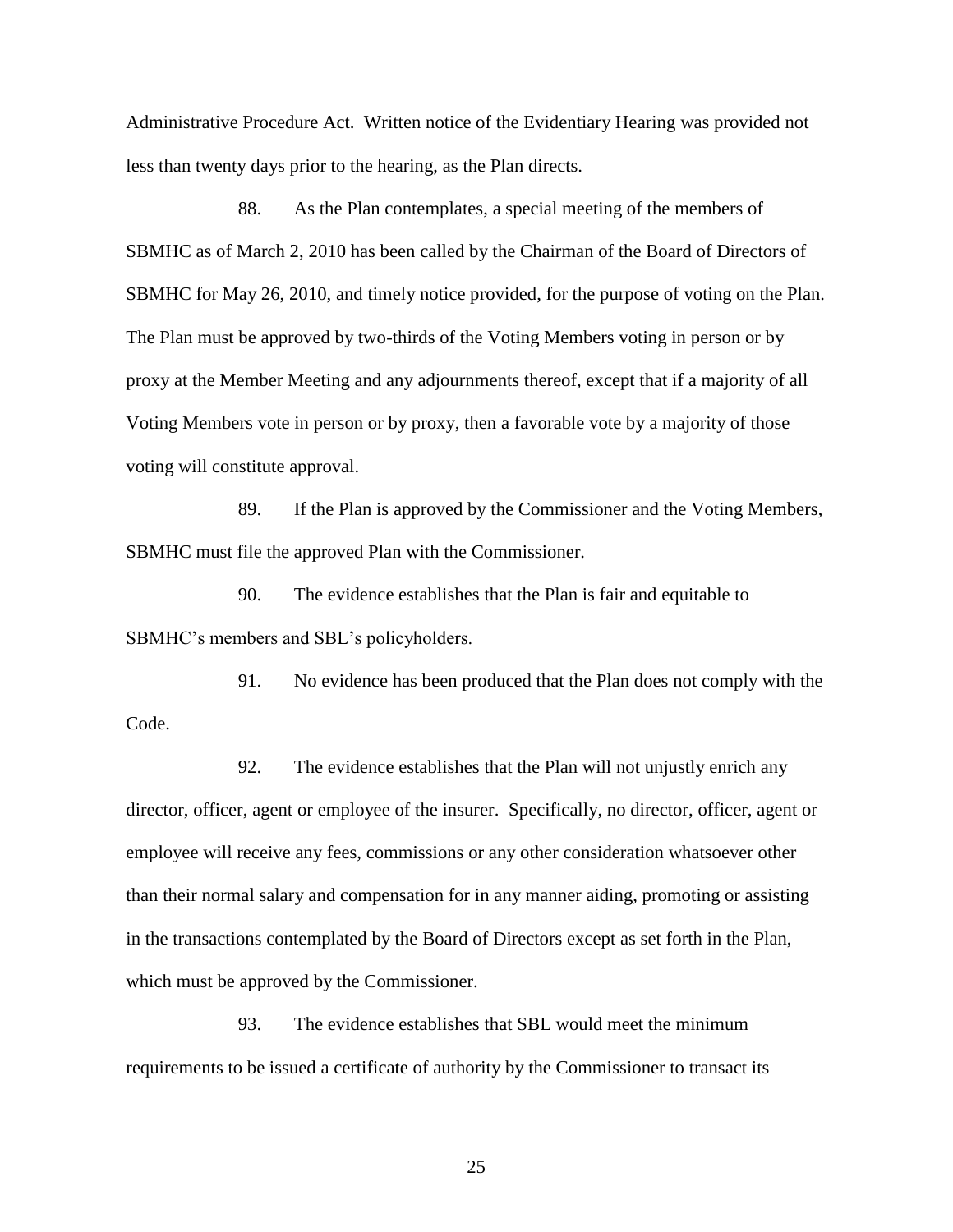business in Kansas and that the continued operations of SBL would not be hazardous to existing or future policyholders or the public.

94. The Plan satisfies the criteria for approval, in accordance with K.S.A. §§ 40-4001 and 40-4003a(c)(5) and as set forth in the Plan.

95. The evidence submitted supports approval of the proposed Demutualization and Dissolution Plan of SBMHC.

96. The evidence submitted establishes that approval of the Plan would be consistent with the public interest and policy.

97. The evidence does not establish that the Claim is valid, and it therefore should be denied.

## **IT IS THEREFORE ORDERED BY THE COMMISSIONER OF INSURANCE THAT:**

98. Based on the foregoing, the Form A filed by the Applicants to acquire control of SBL in the manner set forth in the Form A is hereby APPROVED, and, under the circumstances described in Article 7 of the Purchase and Sale Agreement, the acquisition of control of SBL by the Investor through the exercise of Warrants up to the 19.9% level, in the event they are issued, is APPROVED.

99. Based on the foregoing, the Demutualization and Dissolution Plan of

SBMHC is hereby APPROVED and the Claim is declared invalid.

100. The approvals are subject to the following condition:

The requisite number of eligible members of SBMHC will vote in favor of the Plan on May 26, 2010.

101. The Commissioner retains jurisdiction over this matter and over the parties for the purpose of entertaining such further order or orders as the Commissioner may deem proper, including but not limited to issuing orders at any time and from time to time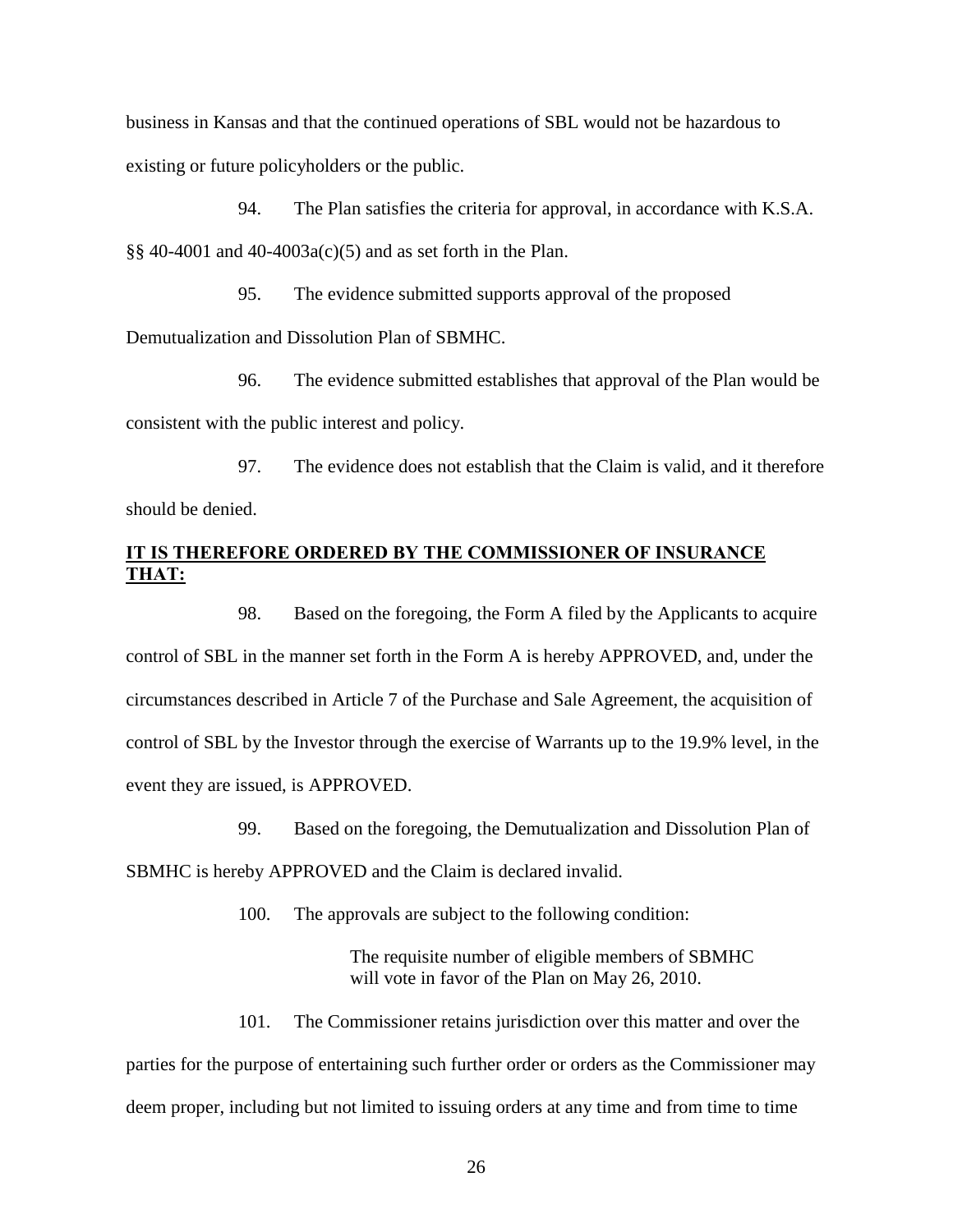extending beyond December 31, 2010, the date by which the IRS Rulings and DOL

Exemptions requested by SBMHC and SBL must be received.

## **NOTICE OF RIGHTS**

An applicant is entitled to a hearing pursuant to K.S.A. § 77-537, the Kansas Administrative Procedure Act. If either applicant desires a hearing, it must file a written request for a hearing with:

> John W. Campbell, General Counsel Kansas Insurance Department 420 A.W.  $9<sup>th</sup>$  Street Topeka, Kansas 66612.

This request must be filed within fifteen days from the date of service of this

Order. If the applicant requests a hearing, the Department will notify them of the time and place of the hearing and information on the procedures, right of representation, and other rights of parties to the conduct of the hearing, before commencement of the same.

If a hearing is not requested in the time and manner stated above, this Order

shall become final upon the expiration of time for requesting a hearing, pursuant to K.S.A. §

77-613. In the event that either applicant files a petition for judicial review, pursuant to

K.S.A. § 77-613(e), the agency officer to be served on behalf of the KID is:

John W. Campbell, General Counsel Kansas Insurance Department 420 A.W.  $9^{th}$  Street Topeka, Kansas 66612.